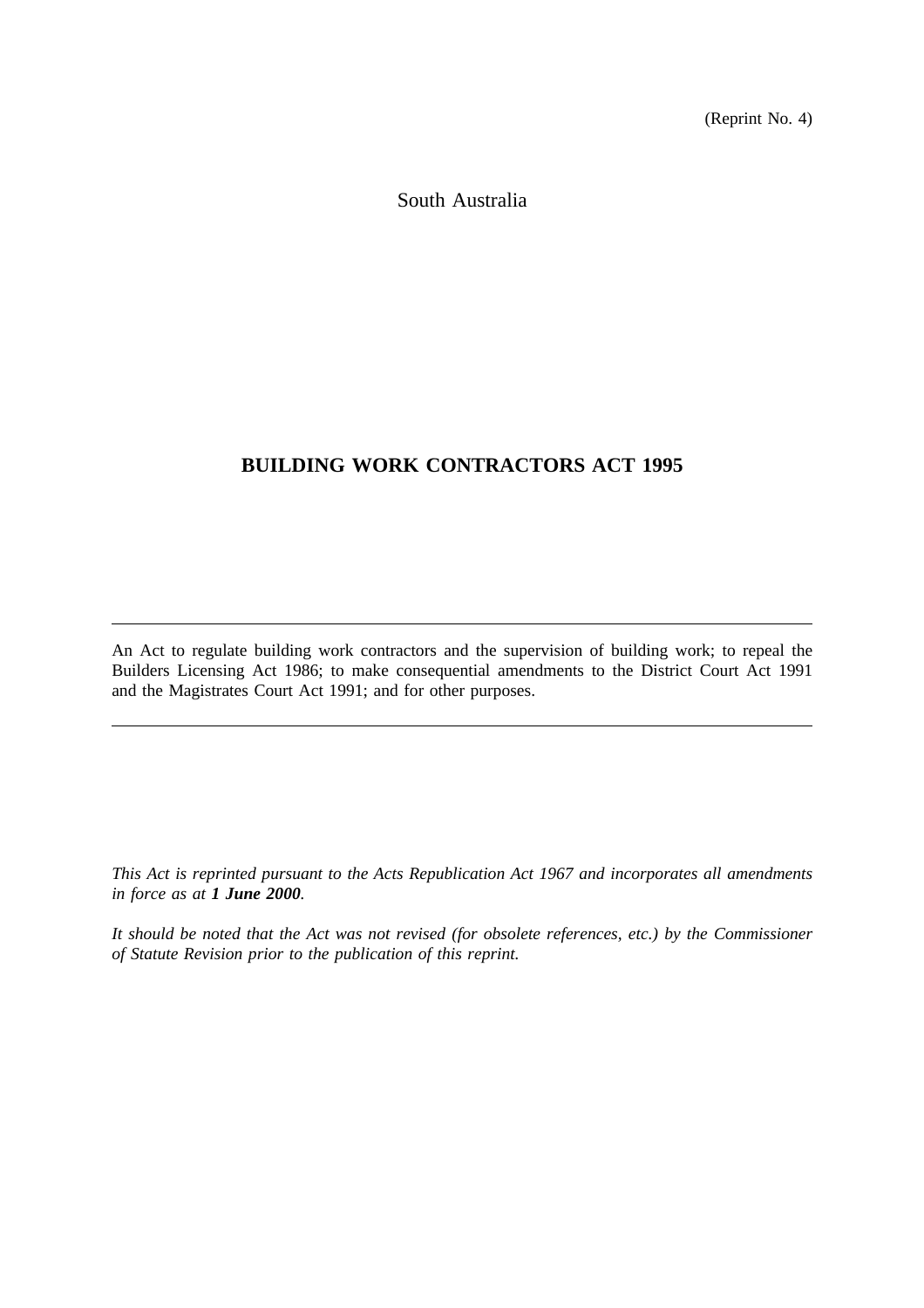# **BUILDING WORK CONTRACTORS ACT 1995**

being

Building Work Contractors Act 1995 No. 87 of 1995 [Assented to 7 December  $1995$ ]<sup>1</sup>

as amended by

- Statutes Amendment and Repeal (Common Expiation Scheme) Act 1996 No. 34 of 1996 [Assented to 2 May  $19961^2$
- Statutes Amendment (Consumer Affairs) Act 1998 No. 21 of 1998 [Assented to 2 April 1998]<sup>3</sup> (as amended by Statutes Amendment (Consumer Affairs) Amendment Act 1998 No. 22 of 1998 [Assented to 2 April 1998])

Building Work Contractors (GST) Amendment Act 1999 No. 78 of 1999 [Assented to 2 December 1999]

**District Court (Administrative and Disciplinary Division) Amendment Act 2000 No. 4 of 2000 [Assented to 20 April 2000]4**

- <sup>1</sup> Came into operation 1 June 1996: *Gaz.* 23 May 1996, p. 2536.<br><sup>2</sup> Came into operation 3 February 1997: *Gaz*, 19 December 1996
- <sup>2</sup> Came into operation 3 February 1997: *Gaz*. 19 December 1996, p. 1923.<br><sup>3</sup> Part 2 (ss. 4-9) & Sched, came into operation 28 May 1998: *Gaz*. 28 Ma
- <sup>3</sup> Part 2 (ss. 4-9) & Sched. came into operation 28 May 1998: *Gaz*. 28 May 1998, p. 2292.
- **<sup>4</sup> Schedule 1 (cl. 4) came into operation 1 June 2000:** *Gaz***. 18 May 2000, p. 2554.**

*NOTE:*

- *Asterisks indicate repeal or deletion of text.*
- *Entries appearing in bold type indicate the amendments incorporated since the last reprint.*
- *For the legislative history of the Act see Appendix.*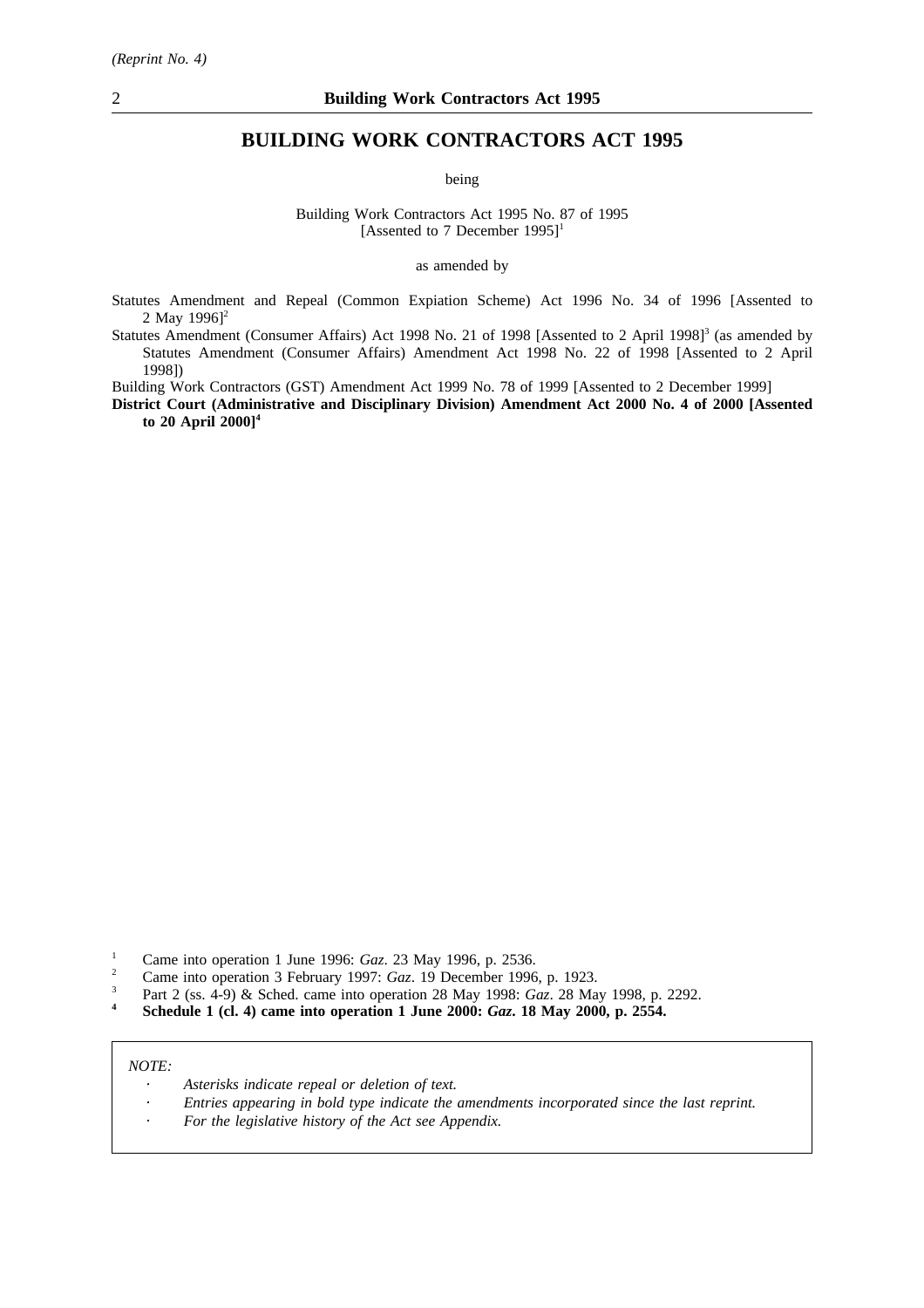# **SUMMARY OF PROVISIONS**

# **PART 1 PRELIMINARY**

- 1. Short title<br>2. Commenc
- 2. Commencement<br>3. Interpretation
- 3. Interpretation<br>4 Non-derogation
- 4. Non-derogation<br>5. Commissioner r
- 5. Commissioner responsible for administration of Act

#### **PART 2**

# **LICENSING OF BUILDING WORK CONTRACTORS**

- 6. Obligation of building work contractors to be licensed
- 7. Classes of licences<br>8. Application for lice
- 8. Application for licence<br>9. Entitlement to be licens
- Entitlement to be licensed
- 10. Appeals
- 11. Duration of licence and fee and return

#### **PART 3**

## **REGISTRATION OF BUILDING WORK SUPERVISORS**

- 12. Building work must be supervised by registered and approved supervisors
- 13. Classes of registration
- 14. Registered architect to be taken to hold registration
- 15. Application for registration
- 16. Entitlement to be registered
- 17. Appeals
- 18. Duration of registration and fee and return
- 19. Approval as building work supervisor in relation to licensed building work contractor's business

#### **PART 4**

#### **DISCIPLINE OF BUILDING WORK CONTRACTORS, SUPERVISORS AND BUILDING CONSULTANTS**

- 20. Interpretation of Part
- 21. Cause for disciplinary action<br>22. Complaints
- 22. Complaints<br>23. Hearing by
- 23. Hearing by District Court<br>24. Participation of assessors
- 24. Participation of assessors in disciplinary proceedings<br>25. Disciplinary action
- Disciplinary action
- 26. Contravention of orders

#### **PART 5**

## **PROVISIONS WITH RESPECT TO DOMESTIC BUILDING WORK**

## **DIVISION 1—REQUIREMENTS IN RELATION TO CERTAIN DOMESTIC BUILDING WORK CONTRACTS**

- 27. Application of Division
- 28. Formal requirements in relation to domestic building work contracts
- 29. Price and domestic building work contracts
- 30. Payments under or in relation to domestic building work contracts
- 31. Exhibition houses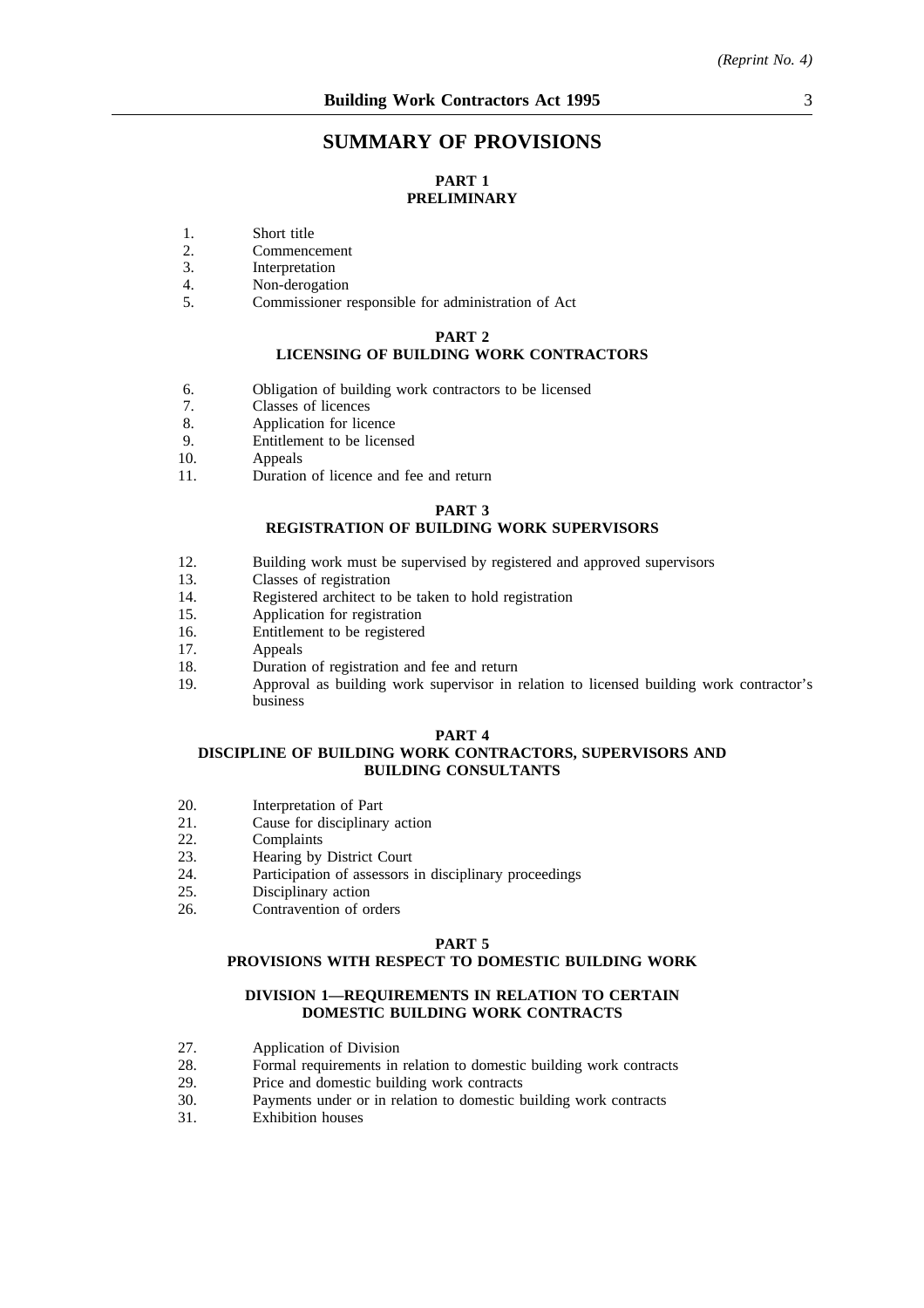## **DIVISION 2—STATUTORY WARRANTIES**

32. Statutory warranties

## **DIVISION 3—BUILDING INDEMNITY INSURANCE**

- 33. Application of Division
- 34. Requirements of insurance
- 35. Nature of the policy

## **DIVISION 4—RIGHT TO TERMINATE CERTAIN DOMESTIC BUILDING WORK CONTRACTS**

36. Right to terminate certain domestic building work contracts

## **DIVISION 5—POWERS OF COURT IN RELATION TO DOMESTIC BUILDING WORK**

37. Powers of court in relation to domestic building work

## **DIVISION 6—HARSH AND UNCONSCIONABLE TERMS**

38. Harsh and unconscionable terms

## **DIVISION 7—PARTICIPATION OF ASSESSORS IN PROCEEDINGS**

39. Participation of assessors in proceedings

## **DIVISION 8—MAGISTRATES COURT AND SUBSTANTIAL MONETARY CLAIMS**

40. Magistrates Court and substantial monetary claims

## **PART 6 ADVISORY PANEL**

41. Advisory panel

## **PART 7 MISCELLANEOUS**

- 42. No exclusion, etc., of rights, conditions or warranties
- 43. Delegations
- 44. Agreement with professional organisation
- 45. Exemptions
- 46. Registers<br>47. Commiss
- 47. Commissioner and proceedings before District Court 48. False or misleading information
- 48. False or misleading information<br>49. Name in which building work com-
- 49. Name in which building work contractor may carry on business 50. Publication of advertisements
- Publication of advertisements
- 51. Licensed building work contractor to have sign showing name, etc., on each building site
- 52. Statutory declaration
- 53. Investigations
- 54. General defence
- 55. Liability for act or default of officer, employee or agent
- 56. Offences by bodies corporate
- 57. Continuing offence
- 58. Prosecutions
- 59. Evidence
- 60. Service of documents
- 61. Annual report
- 62. Regulations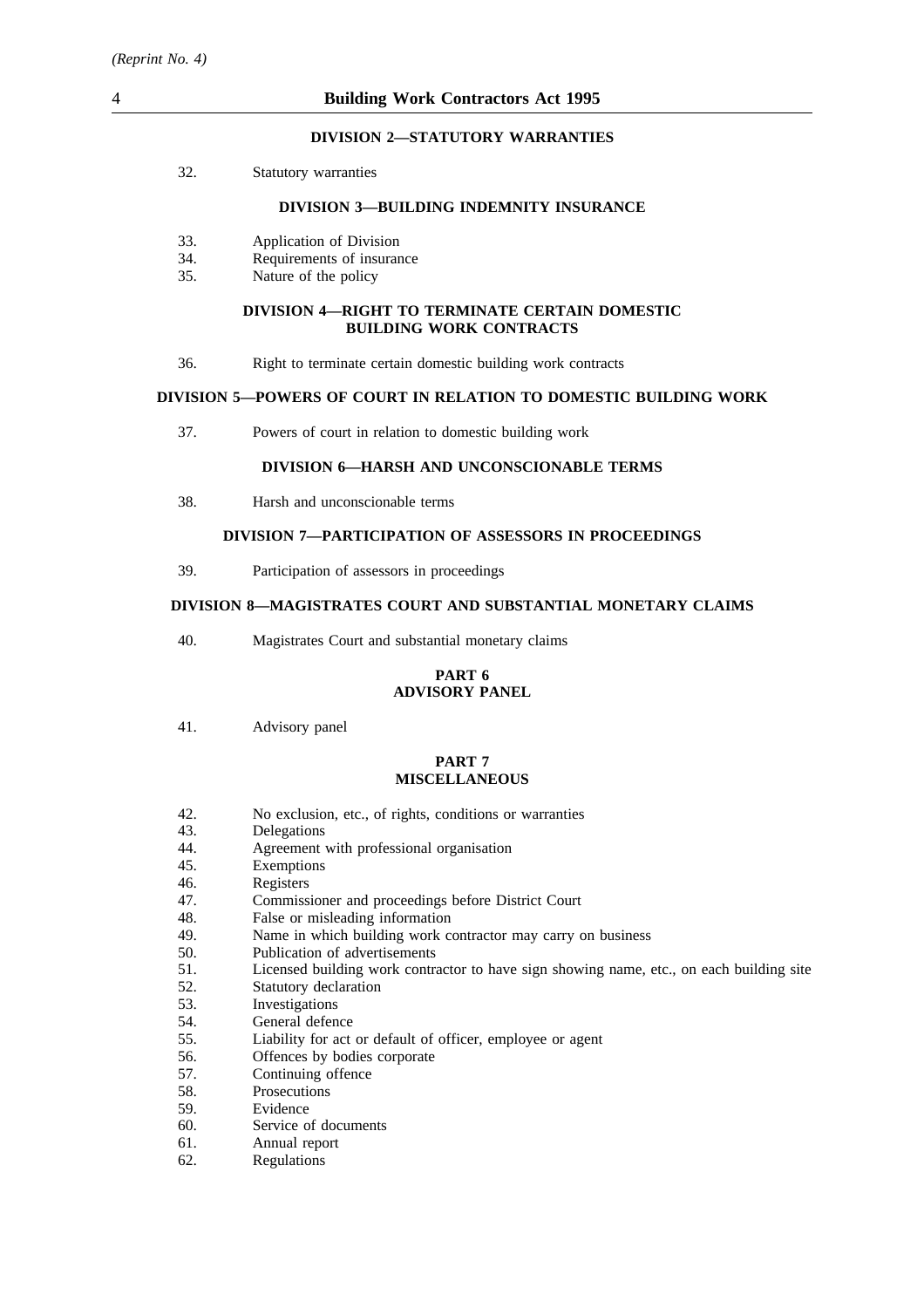*Appointment and Selection of Assessors for District Court Proceedings under Part 4*

## **SCHEDULE 2**

*Appointment and Selection of Assessors for Magistrates Court or District Court Proceedings under Part 5*

## **SCHEDULE 3** *Repeal and Transitional Provisions*

## **SCHEDULE 4**

*Consequential Amendments*

## **APPENDIX LEGISLATIVE HISTORY**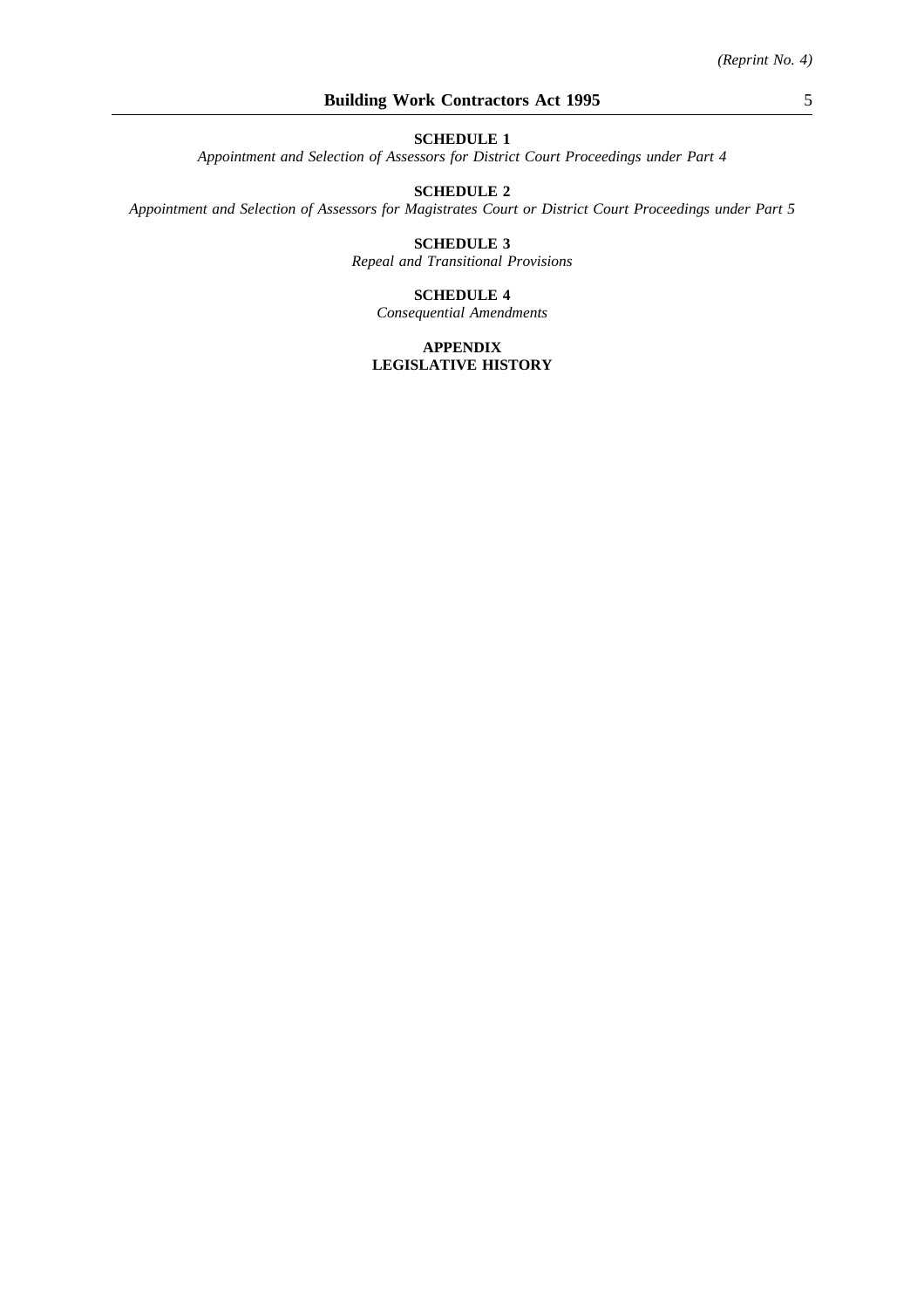# **The Parliament of South Australia enacts as follows:**

# **PART 1 PRELIMINARY**

## **Short title**

**1.** This Act may be cited as the *Building Work Contractors Act 1995*.

## **Commencement**

**2.** This Act will come into operation on a day to be fixed by proclamation.

# **Interpretation**

**3.** (1) In this Act, unless the contrary intention appears—

# "**building work contractor**" means—

- *(a)* a person who carries on the business of performing building work for others; or
- *(b)* a person who carries on the business of performing building work with a view to the sale or letting (whether by lease, licence or other agreement) of land or buildings improved as a result of the building work;

"**building**" includes a structure and part of a building or structure;

"**building owner**", in relation to a domestic building work contract, means the person for whom domestic building work is or is to be performed under the contract;

"**building work**" means—

- *(a)* the whole or part of the work of constructing, erecting, underpinning, altering, repairing, improving, adding to or demolishing a building; or
- *(b)* the whole or part of the work of excavating or filling a site for work referred to in paragraph *(a)*; or
- *(c)* work of a class prescribed by regulation;

"**Commissioner**" means the Commissioner for Consumer Affairs;

"**director**" of a body corporate includes—

- *(a)* a person occupying or acting in the position of director or member of the governing body of the body corporate, by whatever name called and whether or not validly appointed to occupy or duly authorised to act in the position; and
- *(b)* any person in accordance with whose directions or instructions the directors or members of the governing body of the body corporate are accustomed to act;

"**District Court**" means the Administrative and Disciplinary Division of the District Court;

# "**domestic building work**" means—

*(a)* the whole or part of the work of constructing, erecting, underpinning, altering, repairing, improving, adding to or demolishing a house; or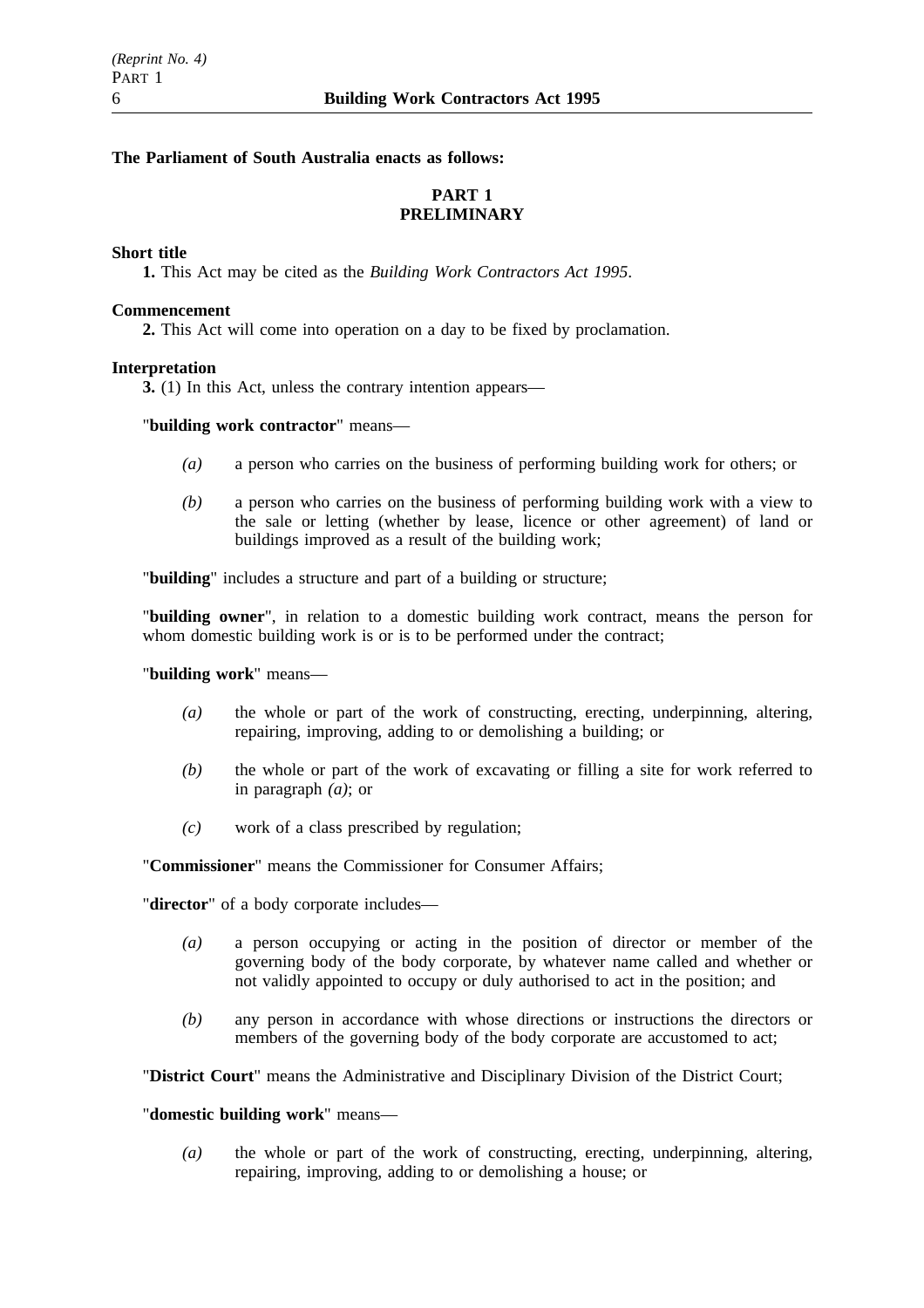- *(b)* the whole or part of the work of excavating or filling a site for work referred to in paragraph *(a)*; or
- *(c)* work of a class prescribed by regulation;

"**domestic building work contract**" means a contract between a building work contractor and another person for the performance by the contractor of domestic building work (including any variation of such a contract), but does not include a subcontract for the performance of domestic building work;

"**GST**" means the tax payable under the GST law;

"**GST law**" means—

- *(a) A New Tax System (Goods and Services Tax) Act 1999* (Cwth); and
- *(b)* the related legislation of the Commonwealth dealing with the imposition of a tax on the supply of goods and services;

"**house**" means a building intended for occupation as a place of residence but does not include a building of a class prescribed by regulation;

"**licence**" means a licence under Part 2; and "**licensed**" has a corresponding meaning;

"**licence number**", in relation to a licensed building work contractor, means the number assigned to the person's licence by the Commissioner;

"**Magistrates Court**" means the Civil (Consumer and Business) Division of the Magistrates Court;

"**material**", in relation to building work, includes goods to be supplied and fitted or installed in the course of the building work;

"**minor domestic building work**" means—

- *(a)* domestic building work performed or to be performed under a domestic building work contract at a cost to the building owner that is less than the sum prescribed by regulation; or
- *(b)* domestic building work performed or to be performed by a building work contractor on the contractor's own behalf where the cost of the work would, if it were performed under contract, be less than the sum prescribed by regulation;

"**perform**", in relation to building work, includes—

- *(a)* cause building work to be performed; or
- *(b)* organise or arrange for the performance of building work;

"**registration**" means registration under Part 3; and "**registered**" has a corresponding meaning;

"**repealed Act**" means the *Builders Licensing Act 1986* repealed by schedule 3;

"**statutory warranty**" means a warranty arising under Division 2 of Part 5;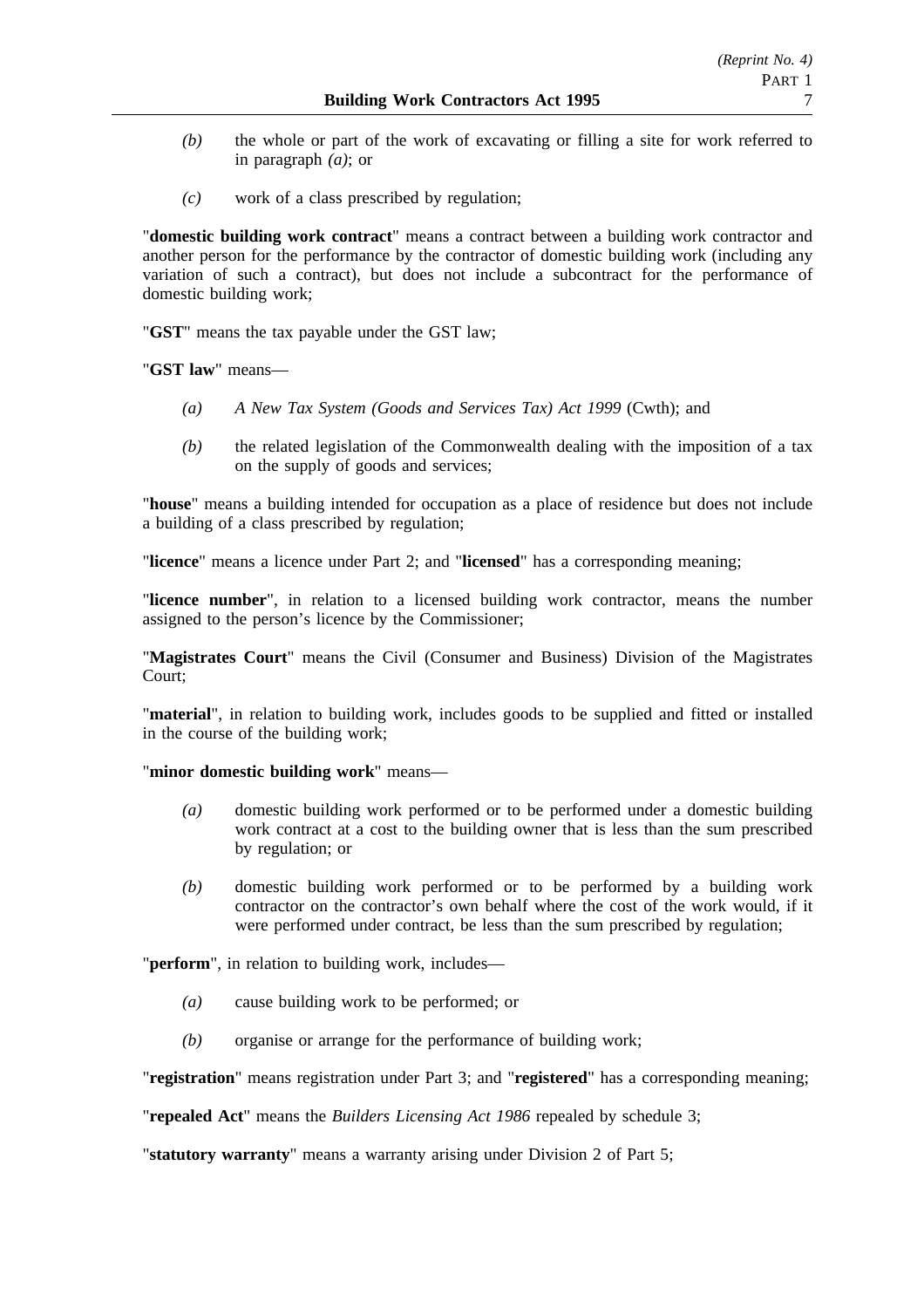"**subcontract**" for the performance of domestic building work means a contract for the performance of domestic building work for a building work contractor who is in turn obliged to perform the work under another contract.

(2) For the purposes of Part 5, if a building work contractor and a person make an arrangement under which domestic building work at a site is to be performed in stages by the contractor under separate contracts, the contracts to which the arrangement relates will be taken to be a single domestic building work contract.

## **Non-derogation**

**4.** The provisions of this Act are in addition to and do not derogate from the provisions of any other Act.

## **Commissioner responsible for administration of Act**

**5.** The Commissioner is responsible, subject to the control and directions of the Minister, for the administration of this Act.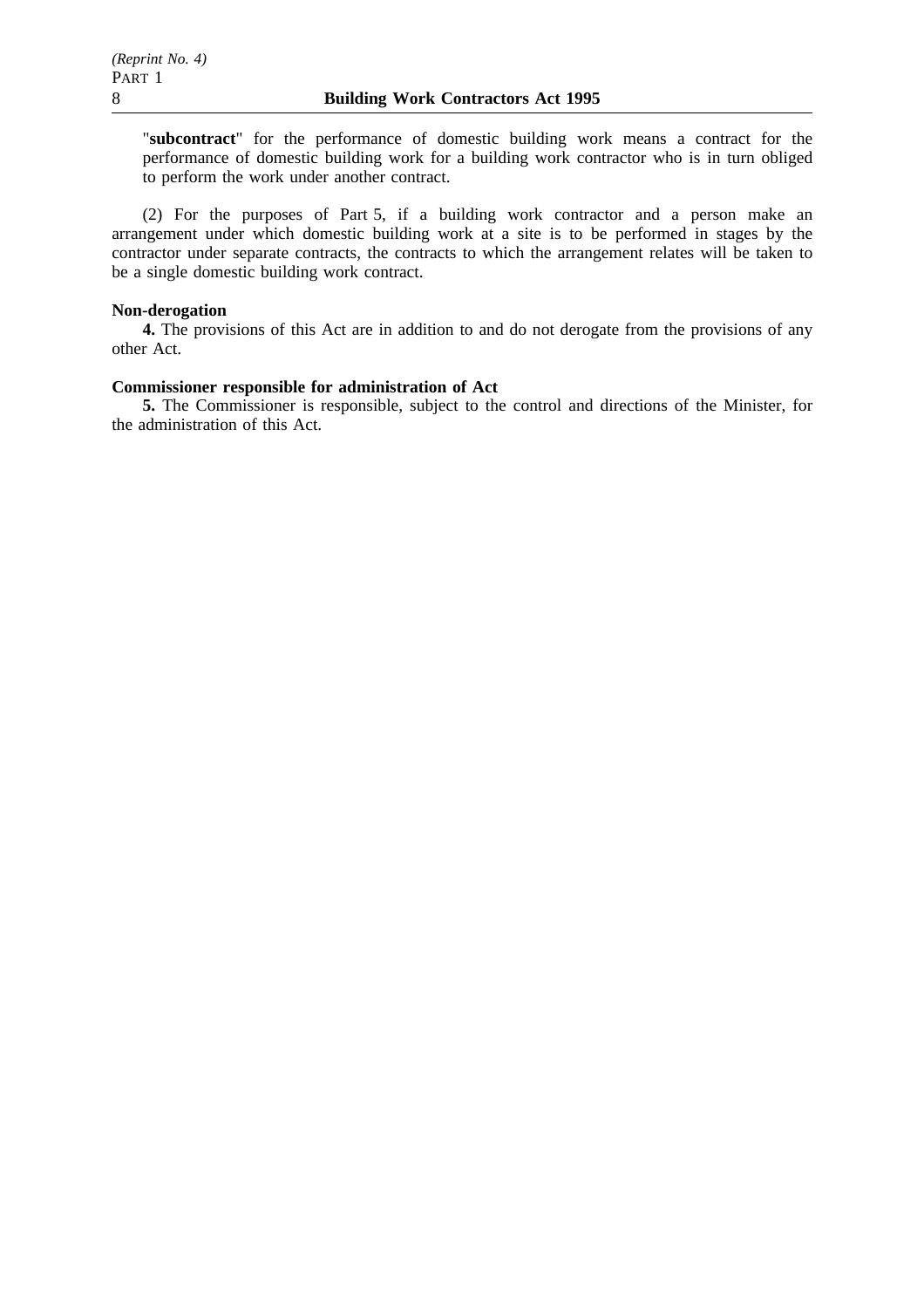# **PART 2 LICENSING OF BUILDING WORK CONTRACTORS**

## **Obligation of building work contractors to be licensed**

**6.** (1) A person must not—

- *(a)* carry on business as a building work contractor except as authorised by a licence under this Part; or
- *(b)* advertise or otherwise hold himself or herself out as being entitled to carry on business as a building work contractor unless authorised to carry on business as such a contractor by a licence under this Part.

## Maximum penalty: \$20 000.

(2) A person required by this Act to be licensed as a building work contractor is not entitled to any fee, other consideration or compensation under or in relation to a contract with another on whose behalf the person performed work as a building work contractor unless—

- *(a)* the person was authorised to perform the work under a licence; or
- *(b)* a court hearing proceedings for recovery of the fee, other consideration or compensation is satisfied that the person's failure to be so authorised resulted from inadvertence only.

## **Classes of licences**

**7.** (1) There are the following classes of licences for the purposes of this Act:

- *(a) building work contractors licence*—a licence authorising a person to carry on business as a building work contractor;
- *(b) building work contractors licence with conditions*—a licence authorising a person to carry on business as a building work contractor subject to conditions limiting the work that may be performed under the authority of the licence.
- (2) Conditions limiting the work that may be performed under the authority of a licence—
- *(a)* may be imposed by the Commissioner on the grant of the licence; and
- *(b)* may be varied or revoked by the Commissioner at any time on application by the licensed building work contractor.

## **Application for licence**

**8.** (1) An application for a licence must—

- *(a)* be made to the Commissioner in the manner and form approved by the Commissioner; and
- *(b)* be accompanied by the fee fixed by regulation.

(2) An applicant for a licence must provide the Commissioner with any information required by the Commissioner for the purposes of determining the application.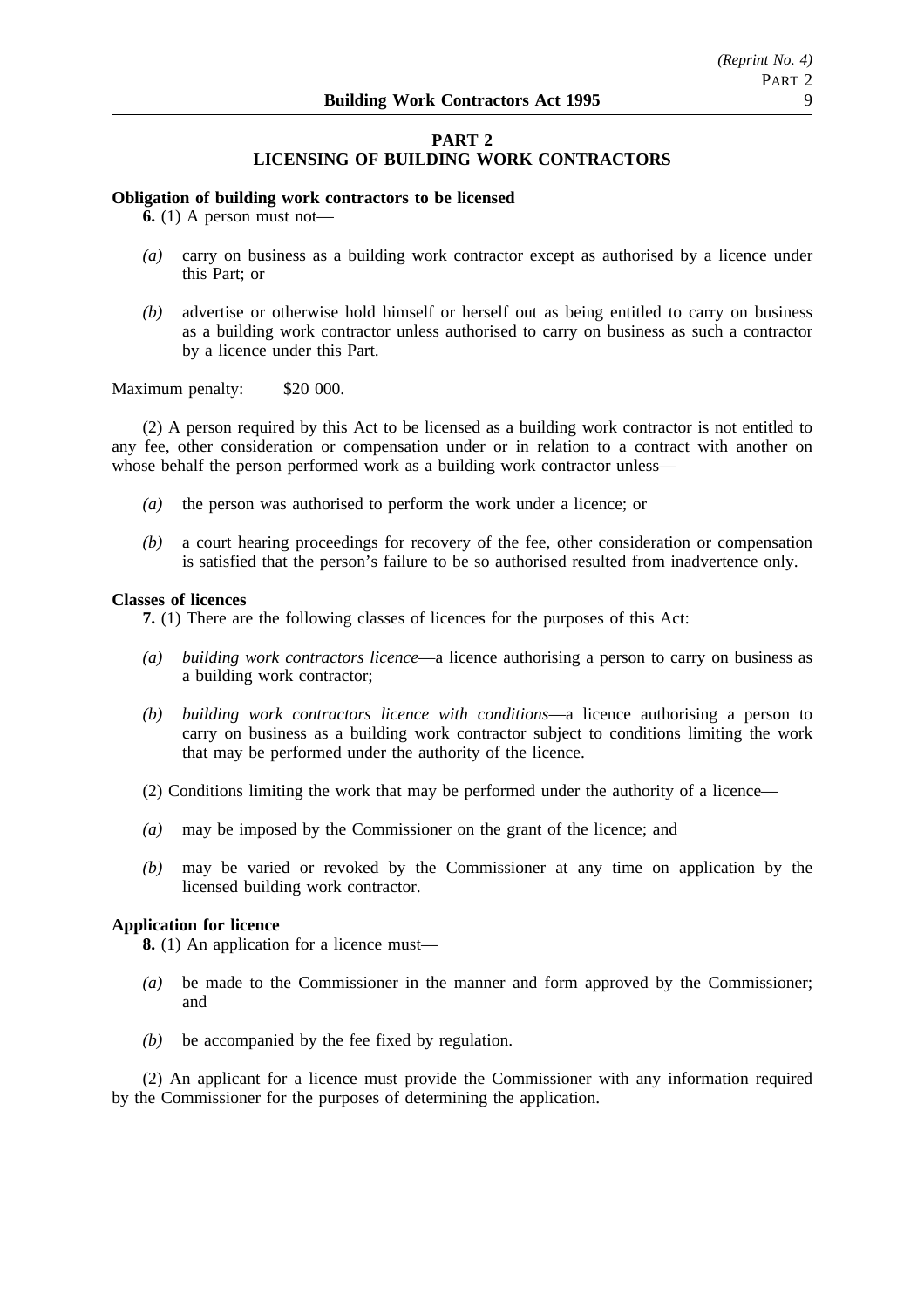## **Entitlement to be licensed**

**9.** (1) A natural person is entitled to be granted a licence if the person—

- *(a)* has—
	- (i) the qualifications and experience required by regulation for the kind of work authorised by the licence; or
	- (ii) subject to the regulations, qualifications and experience that the Commissioner considers appropriate having regard to the kind of work authorised by the licence; and
- *(b)* is not suspended or disqualified from practising or carrying on an occupation, trade or business under a law of this State, the Commonwealth, another State or a Territory of the Commonwealth; and
- *(c)* is not, and has not been, during the period of 10 years preceding the application for the licence, an undischarged bankrupt or subject to a composition or deed or scheme of arrangement with or for the benefit of creditors; and
- *(d)* has not been, during the period of 10 years preceding the application for the licence, a director of a body corporate wound up for the benefit of creditors—
	- (i) when the body corporate was being so wound up; or
	- (ii) within the period of 12 months preceding the commencement of the winding up; and
- *(e)* has sufficient business knowledge and experience and financial resources for the purpose of properly carrying on the business authorised by the licence; and
- *(f)* is a fit and proper person to be the holder of a licence.
- (2) A body corporate is entitled to be granted a licence if—
- *(a)* the body corporate—
	- (i) is not suspended or disqualified from practising or carrying on an occupation, trade or business under a law of this State, the Commonwealth, another State or a Territory of the Commonwealth; and
	- (ii) is not being wound up and is not under official management or in receivership; and
- *(b)* no director of the body corporate—
	- (i) is suspended or disqualified from practising or carrying on an occupation, trade or business under a law of this State, the Commonwealth, another State or a Territory of the Commonwealth; or
	- (ii) is, or has been, during the period of 10 years preceding the application for the licence, an undischarged bankrupt or subject to a composition or deed or scheme of arrangement with or for the benefit of creditors; or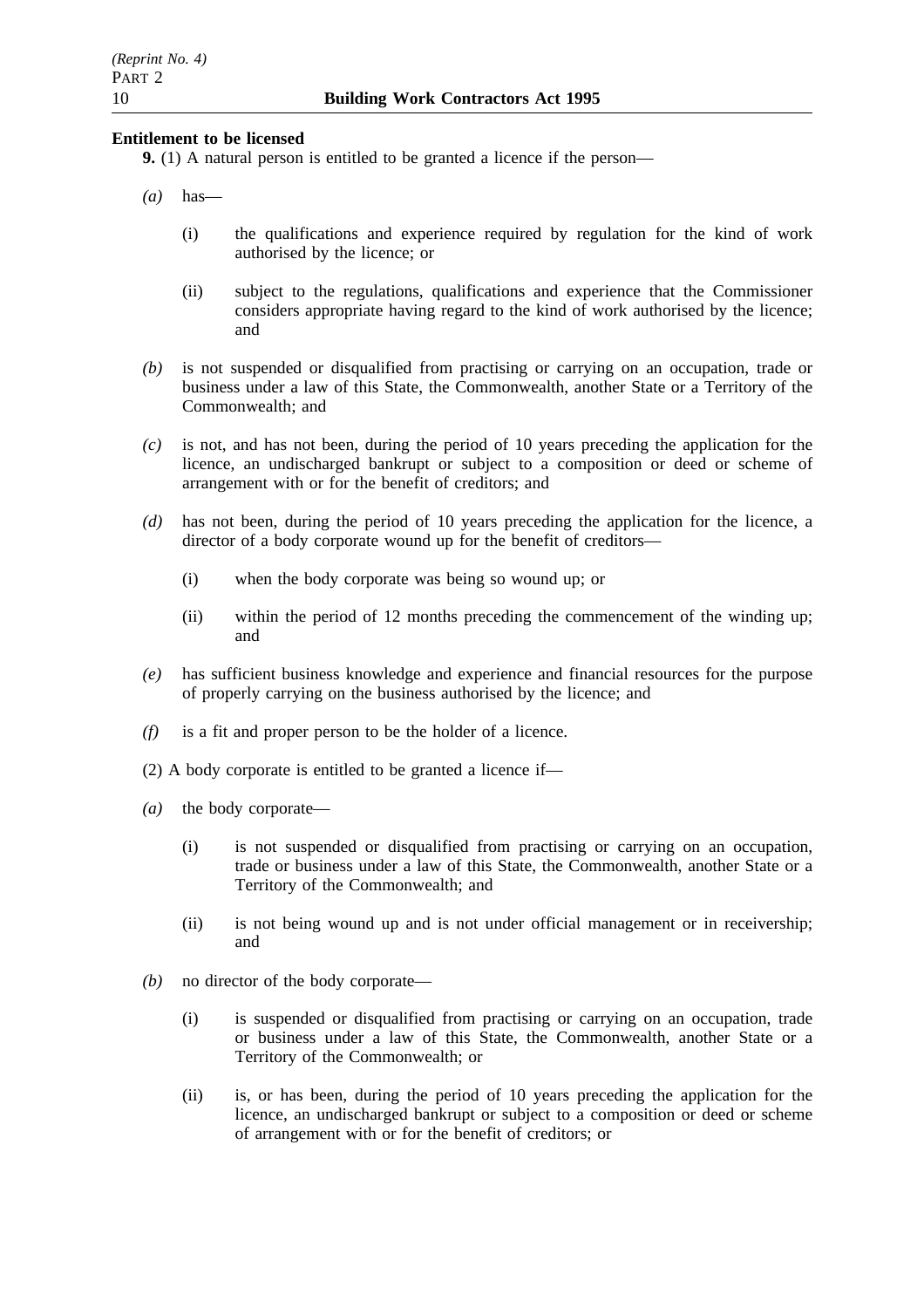- (iii) has been, during the period of 10 years preceding the application for the licence, a director of a body corporate wound up for the benefit of creditors—
	- (A) when the body corporate was being so wound up; or
	- (B) within the period of 12 months preceding the commencement of the winding up; and
- *(c)* the directors of the body corporate together have sufficient business knowledge and experience for the purpose of properly directing the business authorised by the licence; and
- *(d)* the body corporate has sufficient financial resources for the purpose of properly carrying on the business authorised by the licence; and
- *(e)* each director of the body corporate is a fit and proper person to be the director of a body corporate that is the holder of a licence.
- (3) If, on an application for a licence, the Commissioner—
- *(a)* is not satisfied that the applicant meets requirements as to qualifications, business knowledge, experience or financial resources; but
- *(b)* is satisfied that the applicant proposes to carry on business as a building work contractor in partnership with a person who does meet those requirements,

the Commissioner may, subject to the other provisions of this section, grant a licence to the applicant subject to the condition that the applicant not carry on business under the licence except in partnership with that person or some other person approved by the Commissioner.

## **Appeals**

**10.** (1) An applicant for a licence may appeal to the District Court against a decision of the Commissioner refusing the application.

(2) Subject to subsection (4), an appeal must be instituted within one month of the making of the decision appealed against.

(3) The Commissioner must, if so required by the applicant, state in writing the reasons for the Commissioner's decision to refuse the application.

(4) If the reasons of the Commissioner are not given in writing at the time of making the decision and the applicant (within one month of the making of the decision) requires the Commissioner to state the reasons in writing, the time for instituting an appeal runs from the time at which the applicant receives the written statement of those reasons.

\*\*\*\*\*\*\*\*\*\*

# **Duration of licence and fee and return**

**11.** (1) A licence remains in force (except for any period for which it is suspended) until—

- *(a)* the licence is surrendered or cancelled; or
- *(b)* the licensed building work contractor dies or, in the case of a licensed body corporate, is dissolved.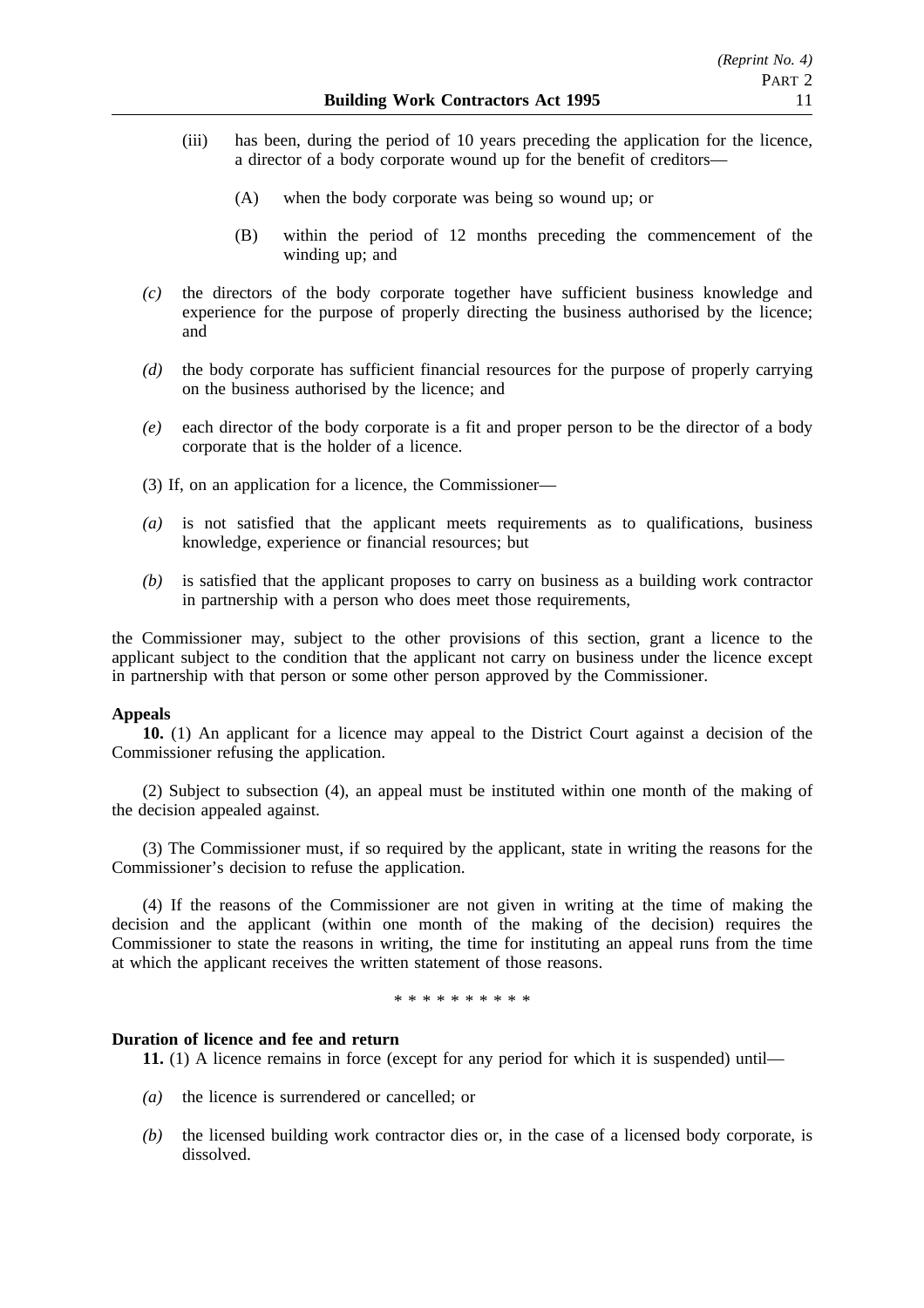(2) A licensed building work contractor must, at intervals fixed by regulation—

- *(a)* pay to the Commissioner the fee fixed by regulation; and
- *(b)* lodge with the Commissioner a return in the manner and form required by the Commissioner.

(3) If a licensed building work contractor fails to pay the fee or lodge the return in accordance with subsection (2), the Commissioner may, by notice in writing, require the contractor to make good the default and, in addition, to pay to the Commissioner the amount fixed by regulation as a penalty for default.

(4) If the licensed building work contractor fails to comply with the notice within 28 days after service of the notice, the contractor's licence is cancelled.

(5) The Commissioner must notify the building work contractor in writing of the cancellation of the contractor's licence.

(6) A licensed building work contractor may surrender the licence.

(7) In this section—

"**licensed building work contractor**" includes a licensed building work contractor whose licence has been suspended.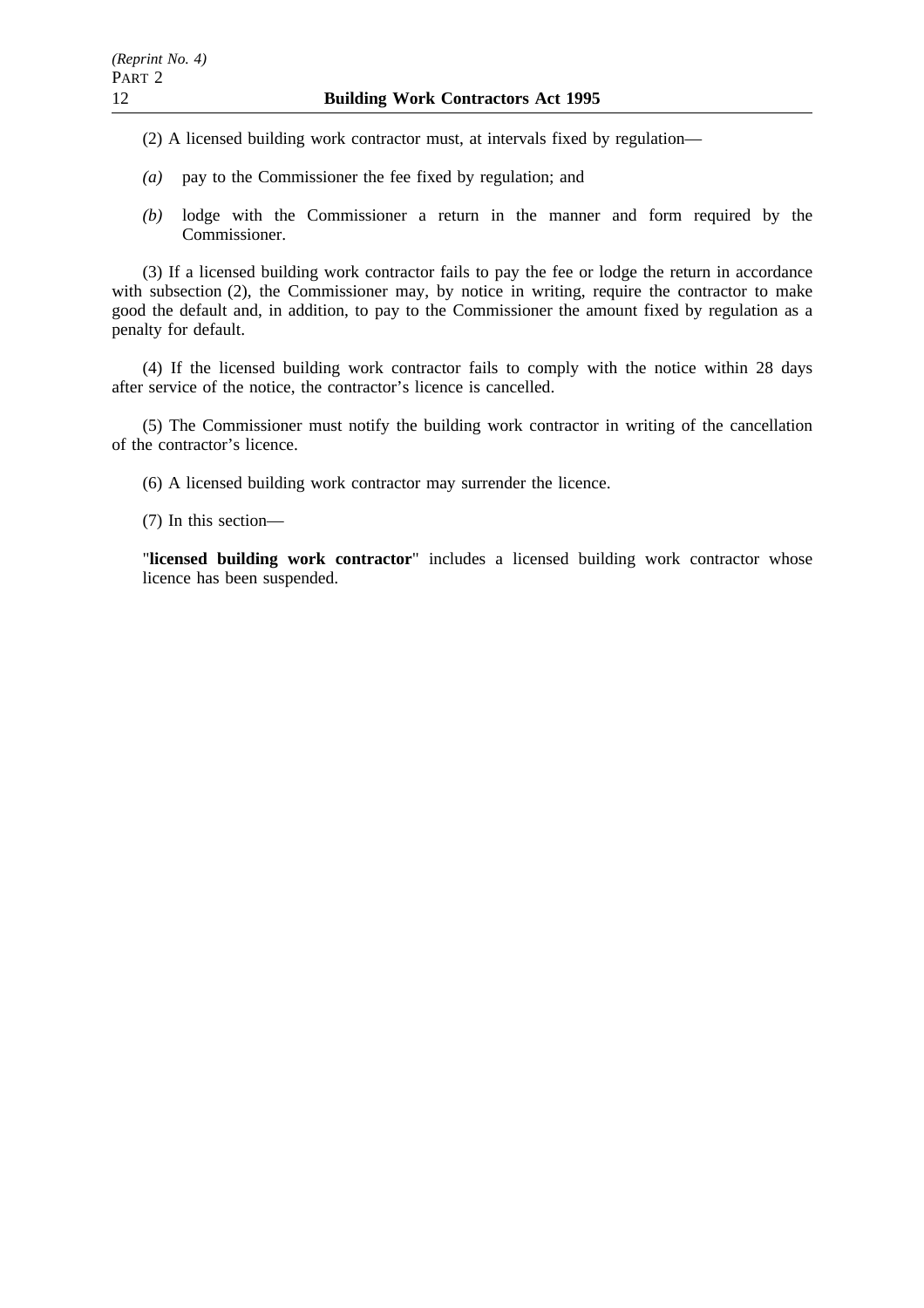# **PART 3 REGISTRATION OF BUILDING WORK SUPERVISORS**

# **Building work must be supervised by registered and approved supervisors**

**12.** (1) A licensed building work contractor must ensure—

- *(a)* that there is a registered building work supervisor approved by the Commissioner under this Act as a building work supervisor in relation to the contractor's business at all times during the currency of the licence; and
- *(b)* that building work of any kind performed under the authority of the licence is properly supervised by a registered building work supervisor—
	- (i) who is so approved in relation to the contractor's business; and
	- (ii) whose registration authorises the supervision of building work of that kind.

(2) Subsection  $(1)(b)$  does not apply in relation to building work that is properly supervised by a registered architect.

- (3) If for a period exceeding 28 days—
- *(a)* there is not a registered building work supervisor approved in relation to a licensed building work contractor's business as required by subsection (1); or
- *(b)* building work performed under the authority of a licence is not supervised as required by that subsection,

the licence is suspended until the contractor complies with the requirements of subsection (1).

(4) The Commissioner may, on application by a licensed building work contractor, exempt the contractor from compliance with subsection (1) for a period and subject to conditions determined by the Commissioner if the Commissioner is satisfied that the contractor has made suitable arrangements for all building work performed under the authority of the licence to be properly supervised by a person who is, in the opinion of the Commissioner, competent to perform that function.

(5) The Commissioner may, of the Commissioner's own initiative or on application by a licensed building work contractor, if satisfied that there is proper cause to do so—

- *(a)* vary the period of an exemption under this section; or
- *(b)* vary or revoke the conditions of the exemption or impose a further condition; or
- *(c)* revoke the exemption.

## **Classes of registration**

**13.** (1) There are the following classes of registration for the purposes of this Act:

- *(a) building work supervisors registration*—registration authorising a person to supervise building work of any kind;
- *(b) building work supervisors registration with conditions*—registration as a building work supervisor subject to conditions limiting the work that may be supervised under the authority of the registration.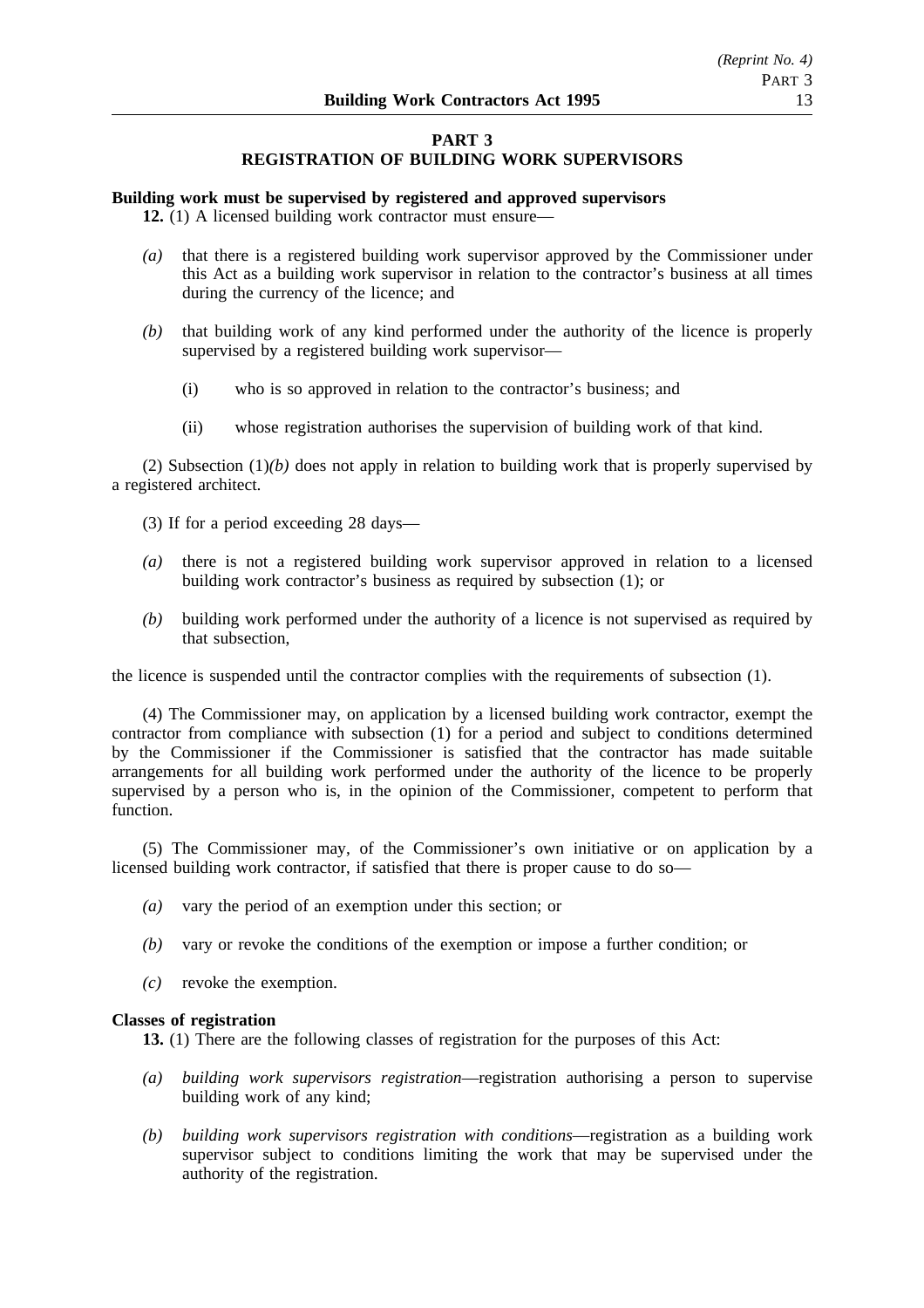- (2) Conditions limiting the work that may be supervised under the authority of registration—
- *(a)* may be imposed by the Commissioner on the grant of the registration; and
- *(b)* may be varied or revoked by the Commissioner at any time on application by the registered building work supervisor.

## **Registered architect to be taken to hold registration**

**14.** For the purposes of this Part, a registered architect is to be taken to hold building work supervisors registration.

# **Application for registration**

**15.** An application for registration must—

- *(a)* be made to the Commissioner in the manner and form approved by the Commissioner; and
- *(b)* except where the applicant is a licensed building work contractor—be accompanied by the fee fixed by regulation.

# **Entitlement to be registered**

**16.** A natural person is entitled to be registered if the person has—

- *(a)* the qualifications and experience required by regulation for the kind of work that the person would be authorised to supervise by the registration; or
- *(b)* subject to the regulations, qualifications and experience that the Commissioner considers appropriate having regard to the kind of work that the person would be authorised to supervise by the registration.

## **Appeals**

**17.** (1) An applicant for registration may appeal to the District Court against a decision of the Commissioner refusing the application.

(2) Subject to subsection (4), an appeal must be instituted within one month of the making of the decision appealed against.

(3) The Commissioner must, if so required by the applicant, state in writing the reasons for the Commissioner's decision to refuse the application.

(4) If the reasons of the Commissioner are not given in writing at the time of making the decision and the applicant (within one month of the making of the decision) requires the Commissioner to state the reasons in writing, the time for instituting an appeal runs from the time at which the applicant receives the written statement of those reasons.

\*\*\*\*\*\*\*\*\*\*

## **Duration of registration and fee and return**

**18.** (1) Registration remains in force (except for any period for which it is suspended) until—

- *(a)* the registration is surrendered or cancelled; or
- *(b)* the registered building work supervisor dies.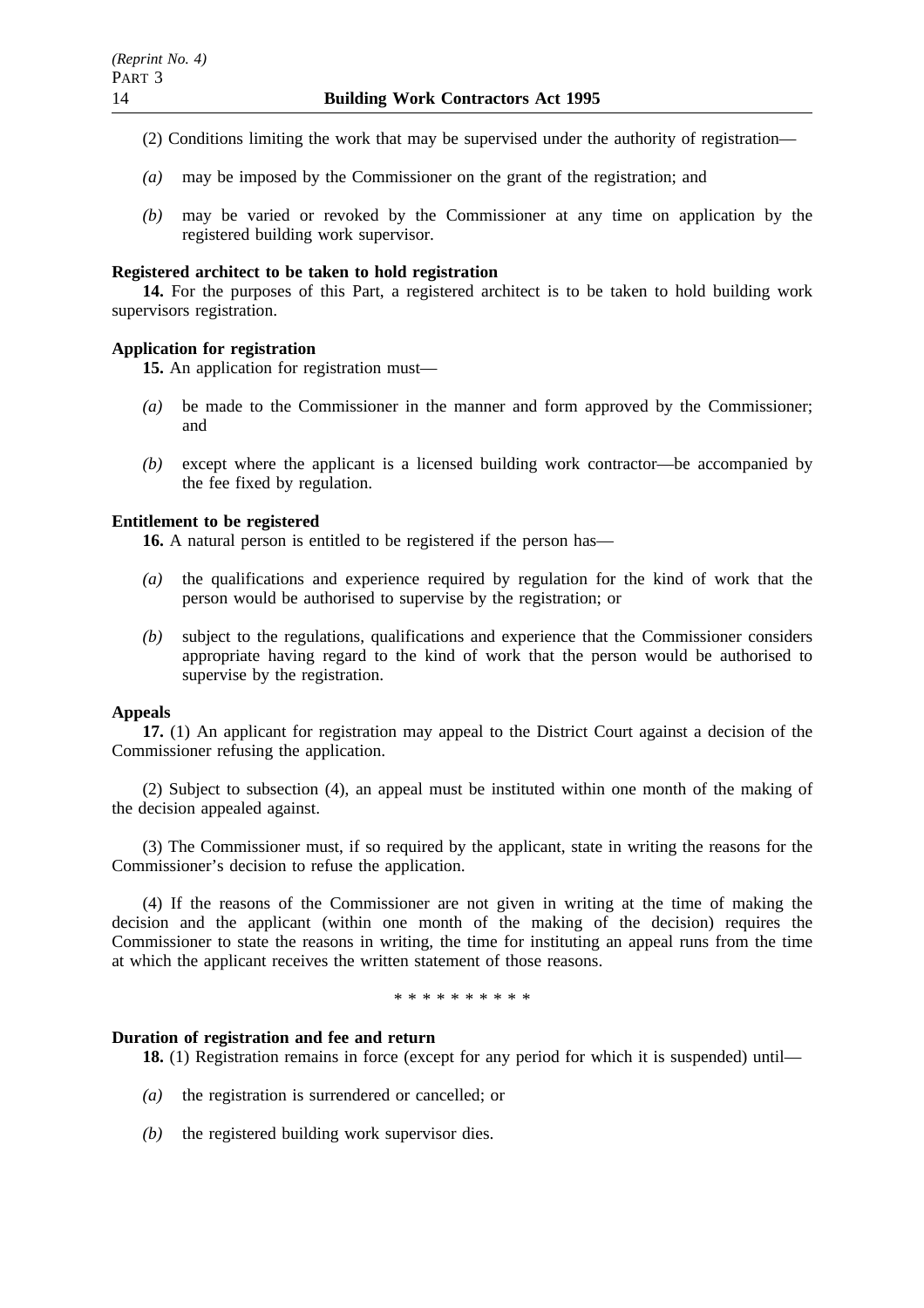(2) A registered building work supervisor must, at intervals fixed by regulation—

- *(a)* pay to the Commissioner the fee fixed by regulation; and
- *(b)* lodge with the Commissioner a return in the manner and form required by the Commissioner.

(3) If a registered building work supervisor fails to pay the fee or lodge the return in accordance with subsection (2), the Commissioner may, by notice in writing, require the supervisor to make good the default and, in addition, to pay to the Commissioner the amount fixed by regulation as a penalty for default.

(4) If the registered building work supervisor fails to comply with the notice within 28 days after service of the notice, his or her registration is cancelled.

(5) The Commissioner must notify the building work supervisor in writing of the cancellation of his or her registration.

(6) A registered building work supervisor may surrender his or her registration.

(7) In this section—

"**registered building work supervisor**" includes a registered building work supervisor whose registration has been suspended.

## **Approval as building work supervisor in relation to licensed building work contractor's business**

**19.** (1) Subject to this section, the Commissioner may, on application by a licensed building work contractor, approve a person as a building work supervisor in relation to the contractor's business.

(2) If a licensed building work contractor is a registered building work supervisor authorised to supervise building work of a kind not more limited than that which the contractor is authorised to perform under the licence, the contractor is to be taken to have been approved by the Commissioner under this section as a building work supervisor in relation to the contractor's business.

- (3) An application for approval must—
- *(a)* be made to the Commissioner in the manner and form approved by the Commissioner; and
- *(b)* be accompanied by the fee fixed by regulation.

(4) A person is not eligible to be approved as a building work supervisor in relation to a licensed building work contractor's business unless—

- *(a)* the person is a registered building work supervisor; and
- *(b)* the person is—
	- (i) if the building work contractor is a body corporate—a director of the body corporate; or
	- (ii) in any case—employed by the building work contractor under a contract of service.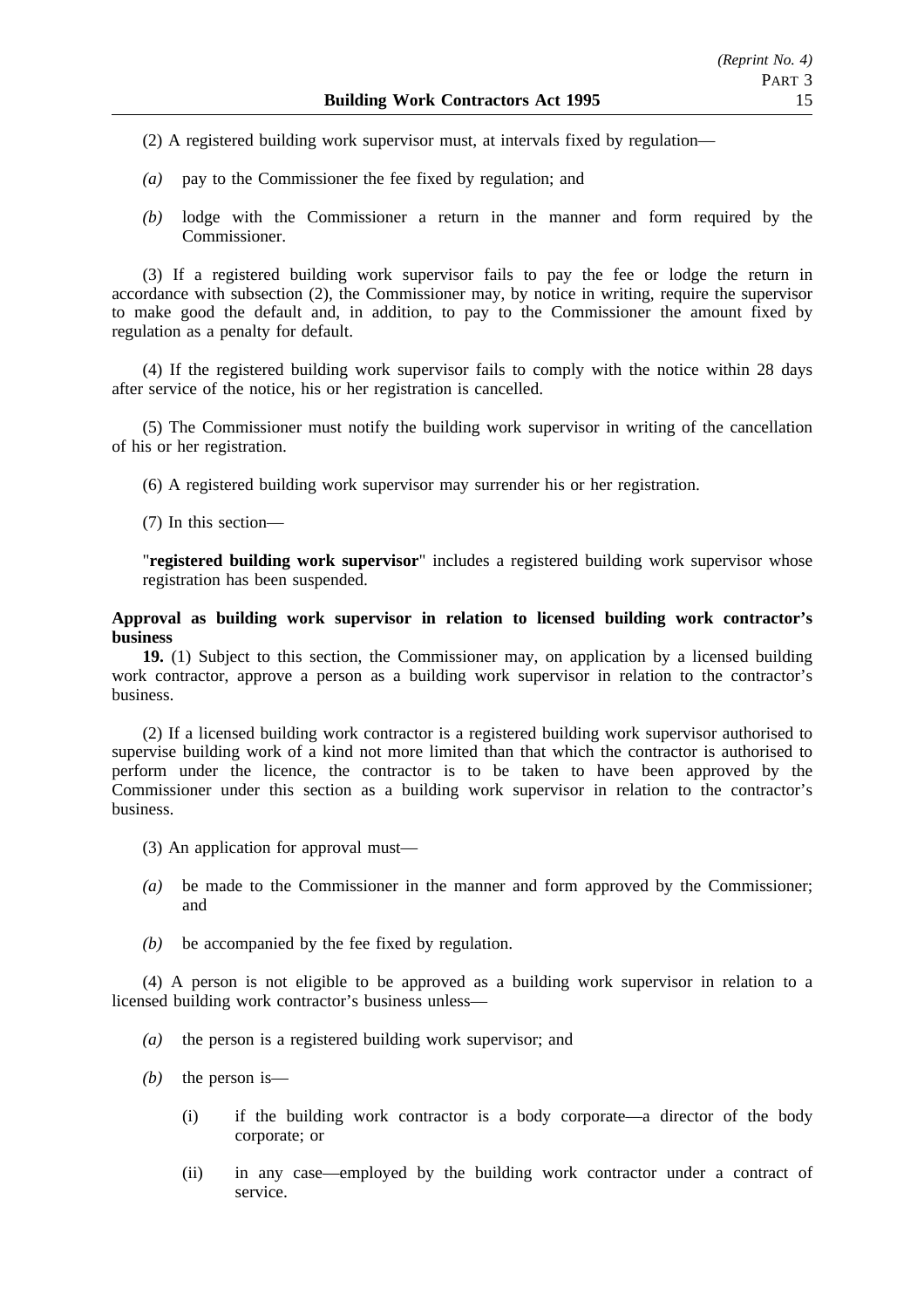(5) The Commissioner may refuse an application for approval of a person as a building work supervisor in relation to a licensed building work contractor's business—

- *(a)* if the person is not eligible to be so approved; or
- *(b)* if the person is already approved as a building work supervisor in relation to the business of a person other than the contractor.

 $(6)$  If—

- *(a)* a director of a body corporate that is a licensed building work contractor is approved as a building work supervisor in relation to the body's business; and
- *(b)* that person ceases to be a director of the body,

the body must ensure that, within 14 days after the person ceases to be a director, the Commissioner is notified in writing of that fact.

Maximum penalty: \$2 500. Expiation fee: \$80.

 $(7)$  If—

- *(a)* a licensed building work contractor carries on business in partnership with other persons licensed under this Act; and
- *(b)* the composition of the partnership changes or the partnership is dissolved,

the contractor must ensure that, within 14 days after the change in composition of the partnership or dissolution of the partnership, the Commissioner is notified in writing of that fact.

| Maximum penalty:      | \$2 500. |
|-----------------------|----------|
| <b>Expiation</b> fee: | \$80.    |

 $(8)$  If—

- *(a)* a person approved as a building work supervisor in relation to a licensed building work contractor's business has been employed by the contractor for the purpose of performing that function; and
- *(b)* the person ceases to be so employed by the contractor,

the contractor must ensure that, within 14 days after the cessation of that employment, the Commissioner is notified in writing of that fact.

Maximum penalty: \$2 500. Expiation fee: \$80.

(9) If the Commissioner is satisfied that a person approved as a building work supervisor in relation to a licensed building work contractor's business is no longer eligible to be so approved, the Commissioner must cancel the approval.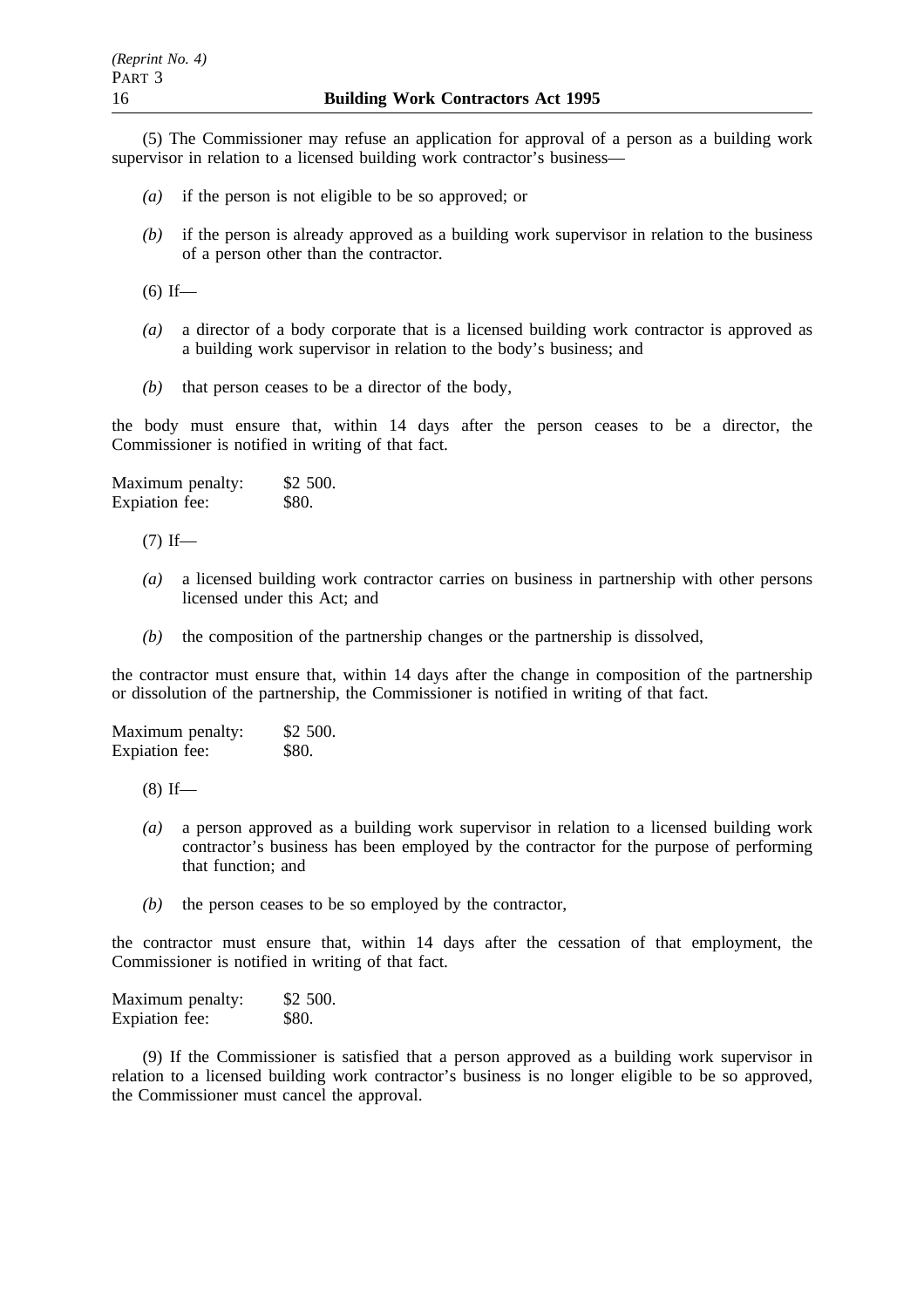## **PART 4 DISCIPLINE OF BUILDING WORK CONTRACTORS, SUPERVISORS AND BUILDING CONSULTANTS**

# **Interpretation of Part**

**20.** In this Part—

"**building work contractor**" includes—

- *(a)* a former building work contractor; and
- *(b)* a person licensed as a building work contractor, whether or not carrying on business as a building work contractor; and
- *(c)* a person formerly licensed as a building work contractor under this Act or as a builder under the repealed Act;

"**building consultant**" means a person (other than a registered architect) who carries on the business of giving advice or furnishing reports in respect of domestic building work (whether being work already performed, work in progress or work that may be required in the future), and includes a former building consultant;

"**building work supervisor**" includes—

- *(a)* a former building work supervisor; and
- *(b)* a person registered as a building work supervisor whether or not acting as a building work supervisor; and
- *(c)* a person formerly registered as a building work supervisor under this Act or the repealed Act;

"**director**" of a body corporate includes a former director of a body corporate.

## **Cause for disciplinary action**

**21.** (1) There is proper cause for disciplinary action against a building work contractor if—

- *(a)* licensing of the contractor was improperly obtained; or
- *(b)* the contractor has acted contrary to an assurance accepted by the Commissioner under the *Fair Trading Act 1987*; or
- *(c)* the contractor or another person has acted contrary to this Act or otherwise unlawfully, or improperly, negligently or unfairly, in the course of conducting, or being employed or otherwise engaged in, the business of the contractor; or
- *(d)* the contractor has failed to comply with an order made by a court under Part 5; or
- *(e)* events have occurred such that the contractor would not be entitled to be licensed as a building work contractor if the contractor were to apply for a licence.
- (2) There is proper cause for disciplinary action against a building work supervisor if—
- *(a)* registration of the supervisor was improperly obtained; or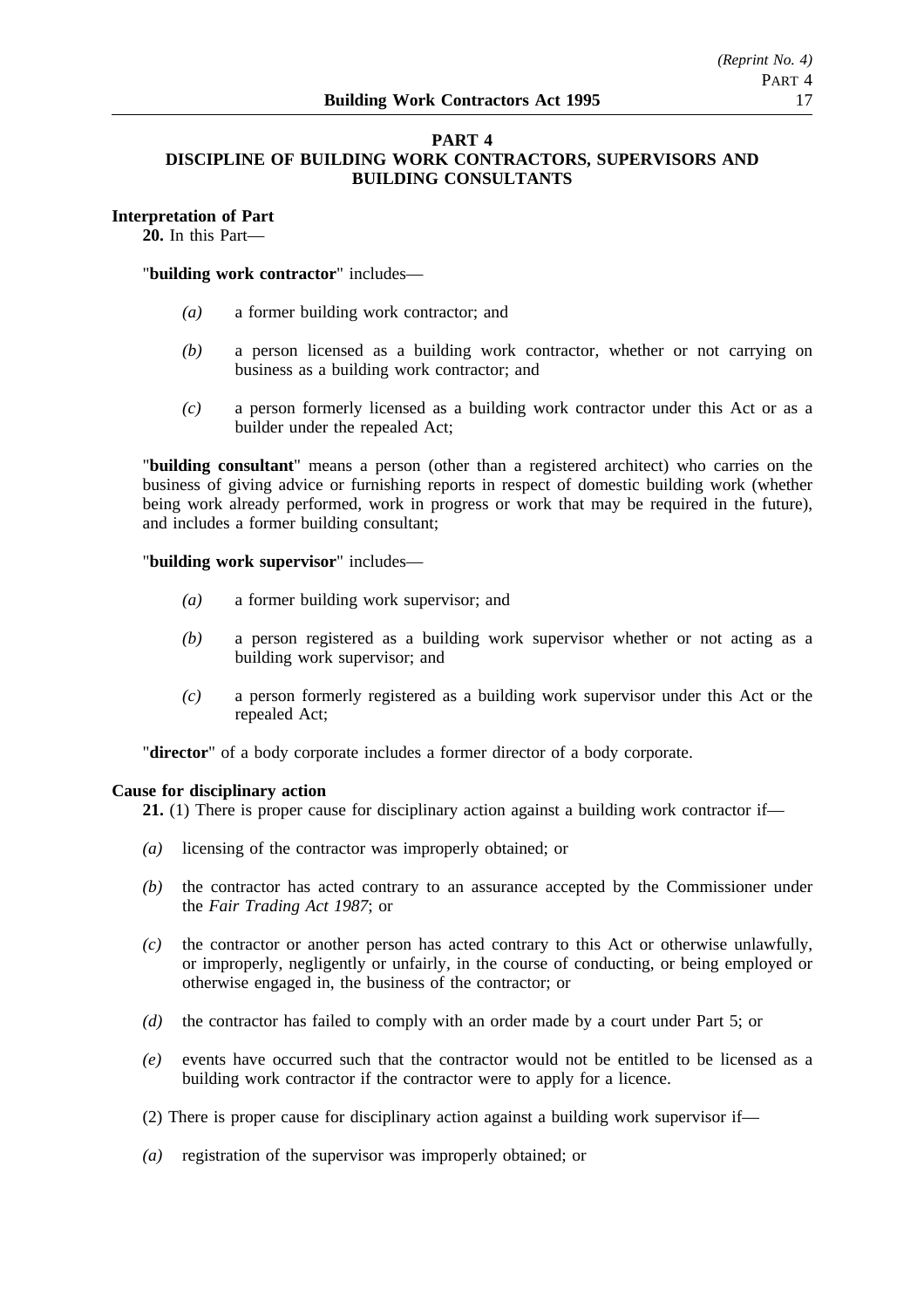- *(b)* the supervisor has acted unlawfully, improperly, negligently or unfairly in the course of acting as a building work supervisor.
- (3) There is proper cause for disciplinary action against a building consultant if—
- *(a)* the consultant has acted contrary to an assurance accepted by the Commissioner under the *Fair Trading Act 1987*; or
- *(b)* the consultant has acted unlawfully, improperly, negligently or unfairly in the course of acting as a building consultant.

(4) Disciplinary action may be taken against each director of a body corporate that is a building work contractor or building consultant if there is proper cause for disciplinary action against the body corporate.

(5) Disciplinary action may not be taken against a person in relation to the act or default of another if that person could not reasonably be expected to have prevented the act or default.

(6) This section applies in relation to conduct occurring before or after the commencement of this section.

## **Complaints**

**22.** The Commissioner or any other person may lodge with the District Court a complaint setting out matters that are alleged to constitute grounds for disciplinary action under this Part.

## **Hearing by District Court**

**23.** (1) On the lodging of a complaint, the District Court may conduct a hearing for the purpose of determining whether the matters alleged in the complaint constitute grounds for disciplinary action under this Part.

(2) Without limiting the usual powers of the District Court, the Court may during the hearing—

- *(a)* allow an adjournment to enable the Commissioner to investigate or further investigate matters to which the complaint relates; and
- *(b)* allow the modification of the complaint or additional allegations to be included in the complaint subject to any conditions as to adjournment and notice to parties and other conditions that the Court may think fit to impose.

## **Participation of assessors in disciplinary proceedings**

**24.** In any proceedings under this Part, the District Court will, if a Judge of the Court so determines, sit with assessors selected in accordance with schedule 1.

#### **Disciplinary action**

**25.** (1) On the hearing of a complaint, the District Court may, if it is satisfied on the balance of probabilities that there is proper cause for taking disciplinary action against the person to whom the complaint relates, by an order or orders do one or more of the following:

- *(a)* reprimand the person;
- *(b)* impose a fine not exceeding \$20 000 on the person;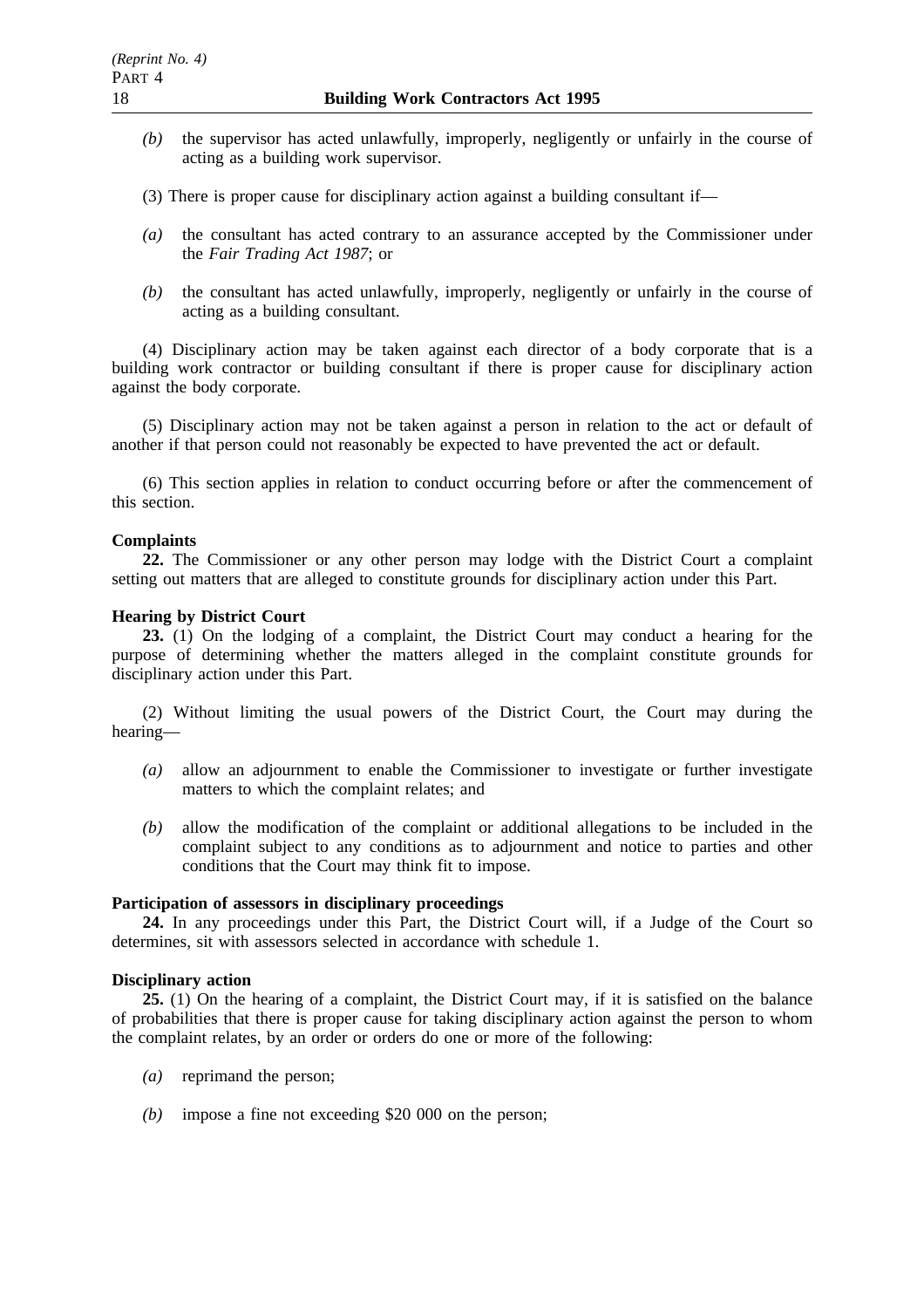- *(c)* in the case of a person who is licensed as a building work contractor or registered as a building work supervisor—
	- (i) impose conditions or further conditions on the licence or registration;
	- (ii) suspend the licence or registration for a specified period or until the fulfilment of stipulated conditions or until further order;
	- (iii) cancel the licence or registration;
- *(d)* disqualify the person from being licensed or registered under this Act;
- *(e)* prohibit the person from being employed or otherwise engaged in the business of a building work contractor;
- *(f)* prohibit the person from being a director of a body corporate that is a building work contractor;
- *(g)* prohibit the person from carrying on business as a building consultant;
- *(h)* prohibit the person from being employed or otherwise engaged in the business of a building consultant;
- *(i)* prohibit the person from being a director of a body corporate that is a building consultant.
- (2) The District Court may—
- *(a)* stipulate that a disqualification or prohibition is to apply—
	- (i) permanently; or
	- (ii) for a specified period; or
	- (iii) until the fulfilment of stipulated conditions; or
	- (iv) until further order;
- *(b)* stipulate that an order relating to a person is to have effect at a specified future time.
- $(3)$  If—
- *(a)* a person has been found guilty of an offence; and
- *(b)* the circumstances of the offence form, in whole or in part, the subject matter of the complaint,

the person is not liable to a fine under this section in respect of conduct giving rise to the offence.

# **Contravention of orders**

**26.** If a person—

*(a)* is employed or otherwise engages in the business of a building work contractor or building consultant; or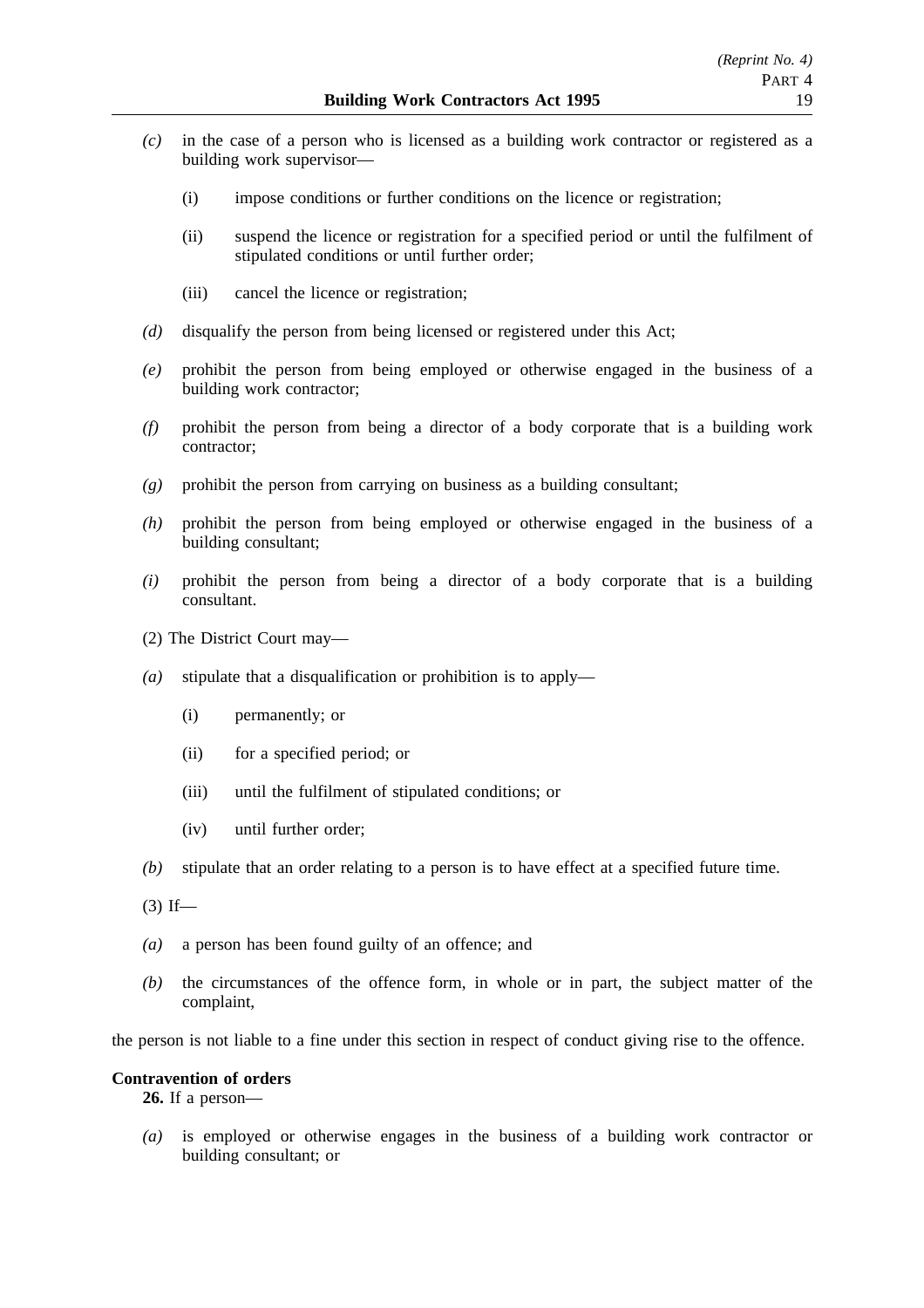- *(b)* becomes a director of a body corporate that is a building work contractor or building consultant; or
- *(c)* carries on business as a building consultant,

in contravention of an order of the District Court, that person and the building work contractor or building consultant are each guilty of an offence.

Maximum penalty: \$35 000 or imprisonment for 6 months.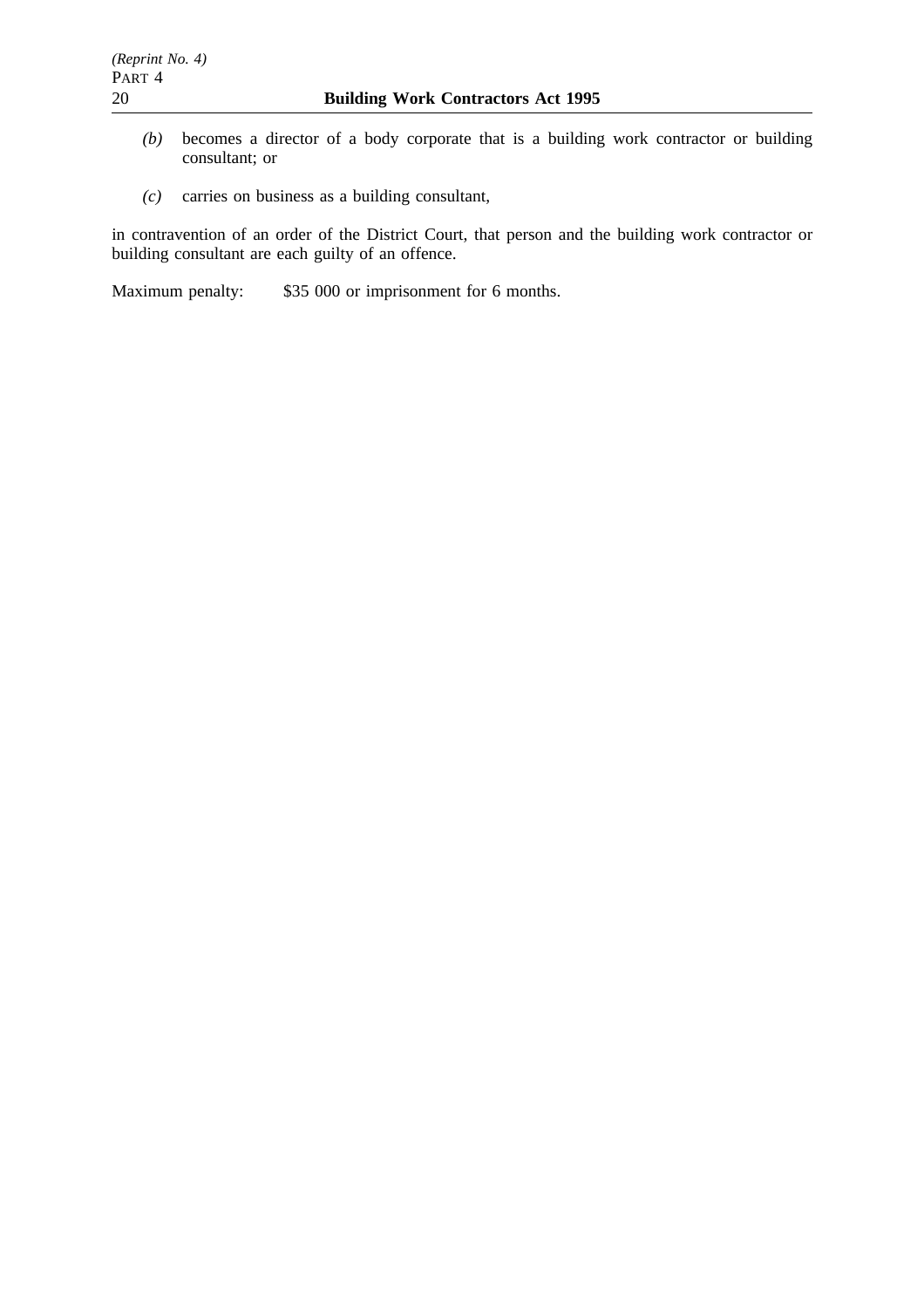# **PART 5 PROVISIONS WITH RESPECT TO DOMESTIC BUILDING WORK**

# **DIVISION 1—REQUIREMENTS IN RELATION TO CERTAIN DOMESTIC BUILDING WORK CONTRACTS**

## **Application of Division**

27. (1) This Division applies to a contract entered into on or after 1 May 1987<sup>1</sup>.

(2) This Division does not apply to a contract for the performance of minor domestic building work.

(3) The requirement that the terms of payment be included in a domestic building work contract applies only to a contract entered into on or after the commencement of this Division.

<sup>1.</sup> 1 May 1987 was the date of commencement of the corresponding Division of the repealed *Builders Licensing Act 1986*.

## **Formal requirements in relation to domestic building work contracts**

**28.** (1) The following requirements must be complied with in relation to a domestic building work contract:

- *(a)* the contract must be in writing;
- *(b)* the contract must set out in full all the contractual terms;
- *(c)* the contract must set out the name in which the building work contractor carries on business under the contractor's licence, the contractor's licence number and the names and licence numbers of any other persons with whom the contractor carries on business as a building work contractor in partnership;
- *(d)* the contract must comply with any requirements of the regulations as to the contents of domestic building work contracts;
- *(e)* the contract must be signed by the building work contractor and the building owner personally or through an agent authorised to act on behalf of the contractor or building owner;
- *(f)* the building owner must be given a copy of the signed contract as soon as reasonably practicable after it has been signed by both parties together with a notice in the prescribed form containing the prescribed information;
- *(g)* the copy of the contract and the notice given to the building owner must (apart from signatures or initials) be readily legible.

(2) If any of the requirements of subsection (1) is not complied with, the building work contractor is guilty of an offence.

Maximum penalty: \$5 000.

#### **Price and domestic building work contracts**

**29.** (1) Subject to this Division, a domestic building work contract must stipulate a specific price for the performance of the building work specified in the contract, being a price that is fixed and not subject to change, and the terms of payment.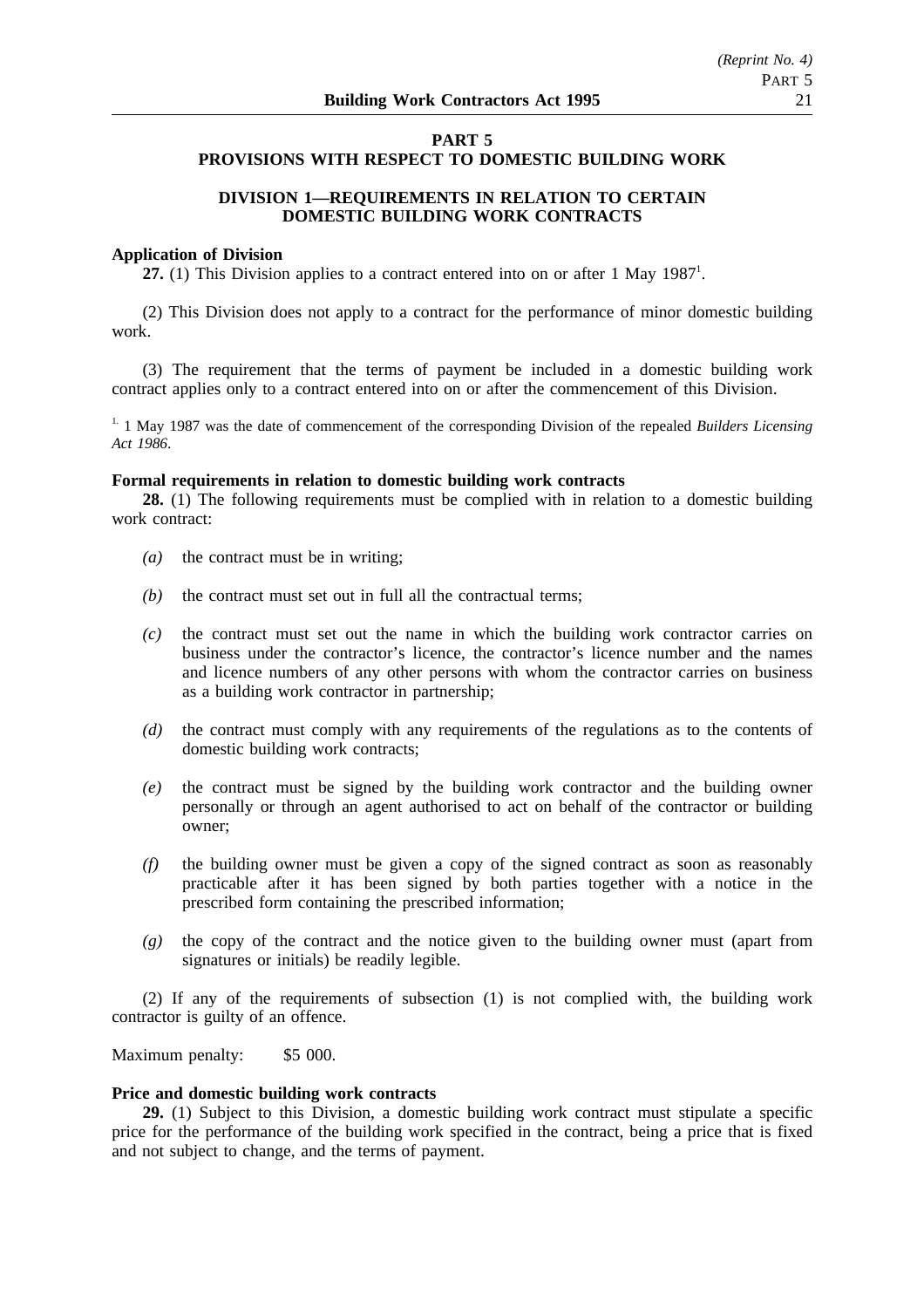(2) If a domestic building work contract stipulates that building work is to be completed within a specified period, it is lawful to include a rise-and-fall clause in the contract.

(3) A building work contractor is not entitled to the benefit of a rise-and-fall clause in relation to any part of the building work performed after the end of the period stipulated for completion of the building work.

(4) However, a building work contractor is entitled to the benefit of a rise-and-fall clause in respect of a part of the building work performed after the end of the period stipulated for completion of the building work if—

- *(a)* the contract provides for extension of the stipulated period; and
- *(b)* the delay in completing the building work was the fault of the building owner or due to some cause beyond the control of the contractor that the contractor could not reasonably be expected to have foreseen at the time the contract was made; and
- *(c)* the contractor, as soon as reasonably practicable after becoming aware of the likelihood of delay in the completion of the building work, gave notice in writing to the building owner or an agent authorised to act on behalf of the building owner extending the period for completion and specifying the cause of the delay; and
- *(d)* the building work was completed as soon as reasonably practicable in the circumstances.

(5) Despite the preceding provisions of this section, it is lawful to include in a domestic building work contract a provision entitling the building work contractor to recover—

- *(a)* the actual cost to be incurred—
	- (i) in acquiring materials specified in the contract;
	- (ii) in performing work specified in the contract,

together with an additional amount not exceeding 10 per cent, or such other percentage as may be prescribed, of that cost; and

*(b)* other amounts, unliquidated at the time of the contract, of a kind stipulated by the regulations.

- *(a)* a domestic building work contract includes a rise-and-fall clause or a provision referred to in subsection (5); and
- *(b)* as a result the price specified in the contract for the building work or part of the building work or for any labour or materials may change or is an estimate only,

the contract must contain the statement "This Price May Change" or "Estimate Only" (as the case may require) set out in the contract immediately alongside or below the price to which it relates.

(7) If more than one price of a kind referred to in subsection (6) is specified in a domestic building work contract, the prices must be set out in a single list in the contract.

(8) A price specified in a domestic building work contract that is an estimate only must be a fair and reasonable estimate.

 $(6)$  If—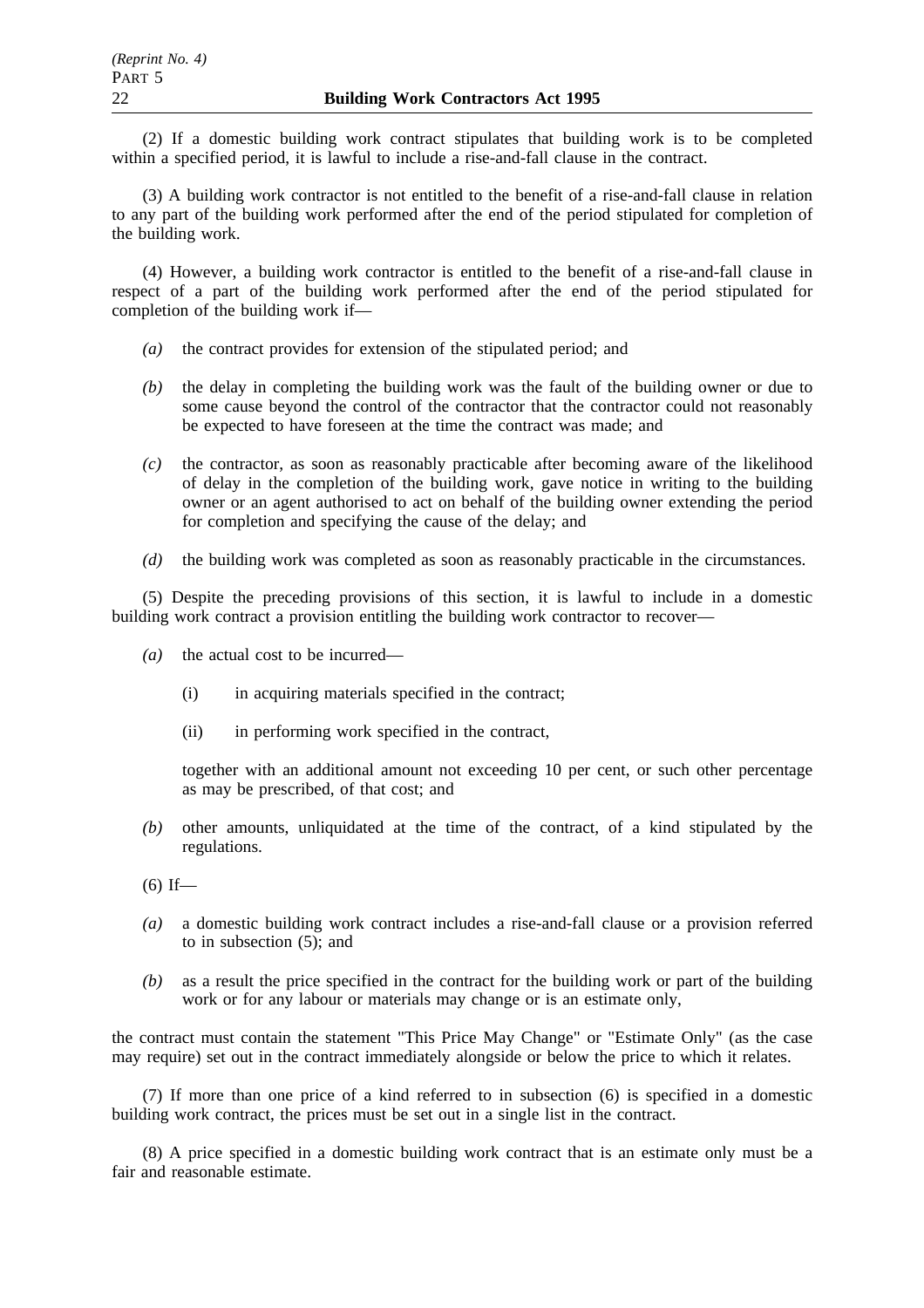(8a) Despite the preceding provisions of this section (but subject to any other relevant law), it is lawful to include in a domestic building work contract (other than a fixed price contract made on or after 1 July 2000) a provision (a **GST clause**) entitling the building work contractor to recover the GST paid or payable by the contractor on the supply of goods and services under the contract.

(8b) If a domestic building work contract contains a GST clause, the contract must contain a statement in prominent type or handwriting as follows:

- *(a)* if, at the date of the contract, it is possible but not likely that goods or services will be supplied under the contract after 1 July 2000—a statement to the effect that the contract price of the building work may increase to cover GST;
- *(b)* if the contract is made on or after 1 July 2000 or, at the date of the contract, it is likely that goods or services will be supplied under the contract after 1 July 2000—a statement to the effect that the contract price for the building work will increase to cover GST.

(8c) A domestic building work contract (other than a fixed price contract made on or after 1 July 2000) may contain both a cost-plus clause and a GST clause.

(9) If any of the requirements of this section is not complied with, the building work contractor is guilty of an offence.

Maximum penalty: \$5 000.

(10) In this section—

"**cost-plus clause**" means a contractual provision of the kind described in subsection (5);

"**fixed price contract**" means a domestic building work contract that contains neither a costplus clause nor a rise-and-fall clause;

"**GST clause**" means a contractual provision of the kind described in subsection (8a);

"**rise-and-fall clause**" means a contractual provision under which a price stipulated for performance of domestic building work may change to reflect changes in the costs of labour (including related overhead expenses) and materials to be incurred by the building work contractor.

#### **Payments under or in relation to domestic building work contracts**

**30.** (1) A person must not demand or require that a payment be made under a domestic building work contract or preliminary work contract by the person for whom work is to be performed under the contract unless the payment—

- *(a)* constitutes a genuine progress payment in respect of work already performed; or
- *(b)* is of a kind authorised under the regulations.

Maximum penalty: \$5 000.

(2) If it is proved, in proceedings for an offence against subsection (1), that the defendant received a payment other than a payment referred to in paragraph *(a)* or *(b)*, it is to be presumed, in the absence of proof to the contrary, that the defendant demanded or required the payment.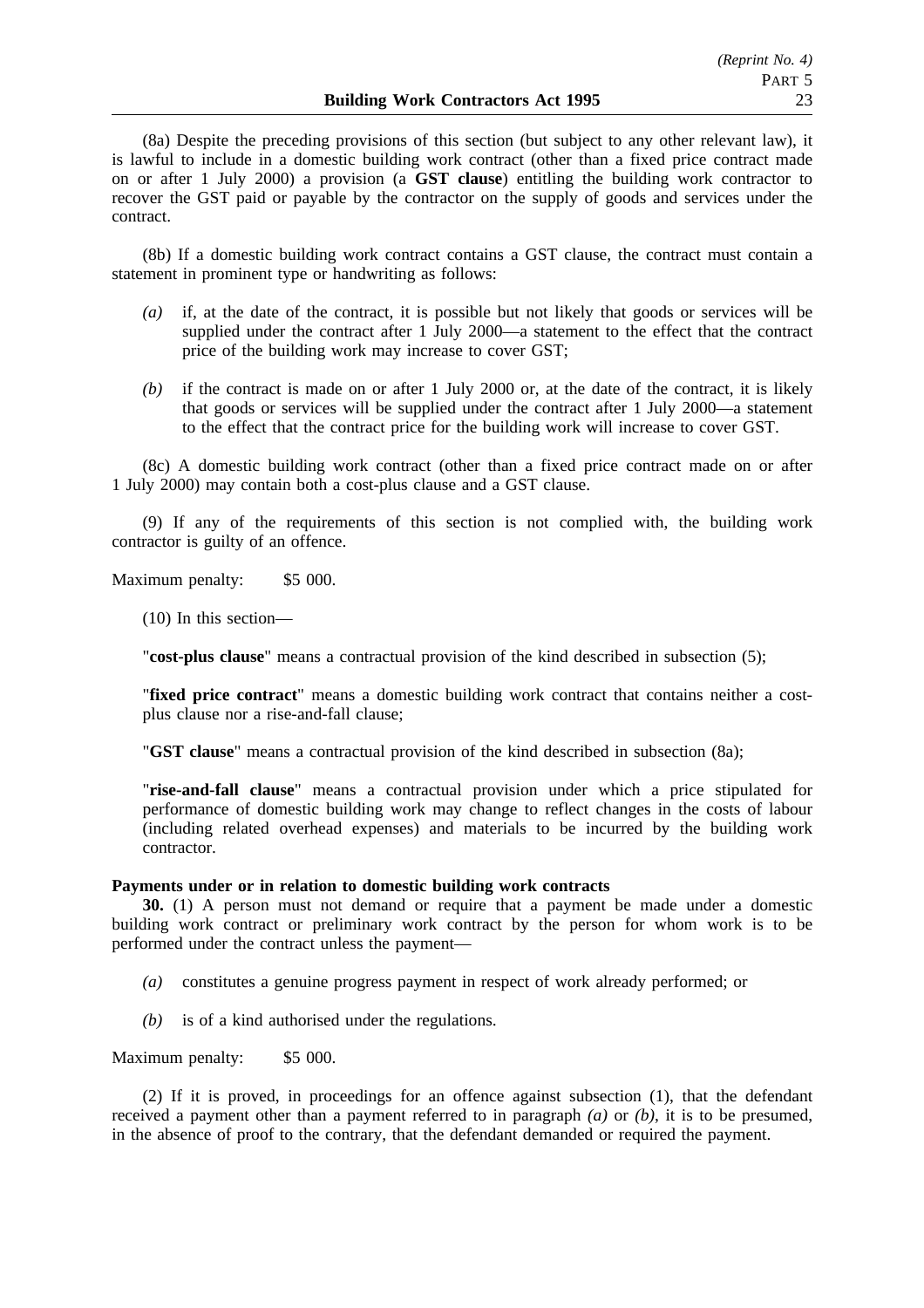(3) The building owner under a domestic building work contract is not obliged to make a progress payment in respect of building work performed under the contract unless the building work contractor has requested the payment by notice in writing given to the building owner or an agent authorised to act on behalf of the building owner.

(4) In this section—

"**preliminary work contract**" means a contract—

- *(a)* that is collateral to or otherwise related to an existing or contemplated domestic building work contract; and
- *(b)* that provides for the performance of work that is preliminary or ancillary to the domestic building work that is or would be required to be performed under such contract.

# **Exhibition houses**

**31.** (1) If a house is, or has been, made available for inspection by the public with a view to inducing persons to enter into contracts with a building work contractor for the construction of similar houses—

- *(a)* the contractor must, on request by a person inspecting the house, make copies of the plans and specifications of the house available for inspection by the person; and
- *(b)* a contract entered into with the contractor by a person who, to the knowledge of the contractor, inspected the house and sought the construction of a similar house is to be taken to contain a warranty that the house to be constructed by the contractor will be constructed according to the same plans and specifications and to the same standards of work and materials as those of the house inspected by the person (except to the extent that the contract specifically provides for any departure from those plans, specifications and standards).

(2) A building work contractor who fails to comply with the requirements of subsection (1)*(a)* is guilty of an offence.

| Maximum penalty: | \$5000. |
|------------------|---------|
| Expiation fee:   | \$160.  |

# **DIVISION 2—STATUTORY WARRANTIES**

## **Statutory warranties**

**32.** (1) This section applies to a contract entered into on or after 22 January 1987<sup>1</sup>.

(2) The following warranties on the part of the building work contractor are implied in every domestic building work contract:

- *(a)* a warranty that the building work will be performed in a proper manner to accepted trade standards and in accordance with the plans and specifications agreed to by the parties;
- *(b)* a warranty that all materials to be supplied by the contractor for use in the building work will be good and proper;
- *(c)* a warranty that the building work will be performed in accordance with all statutory requirements: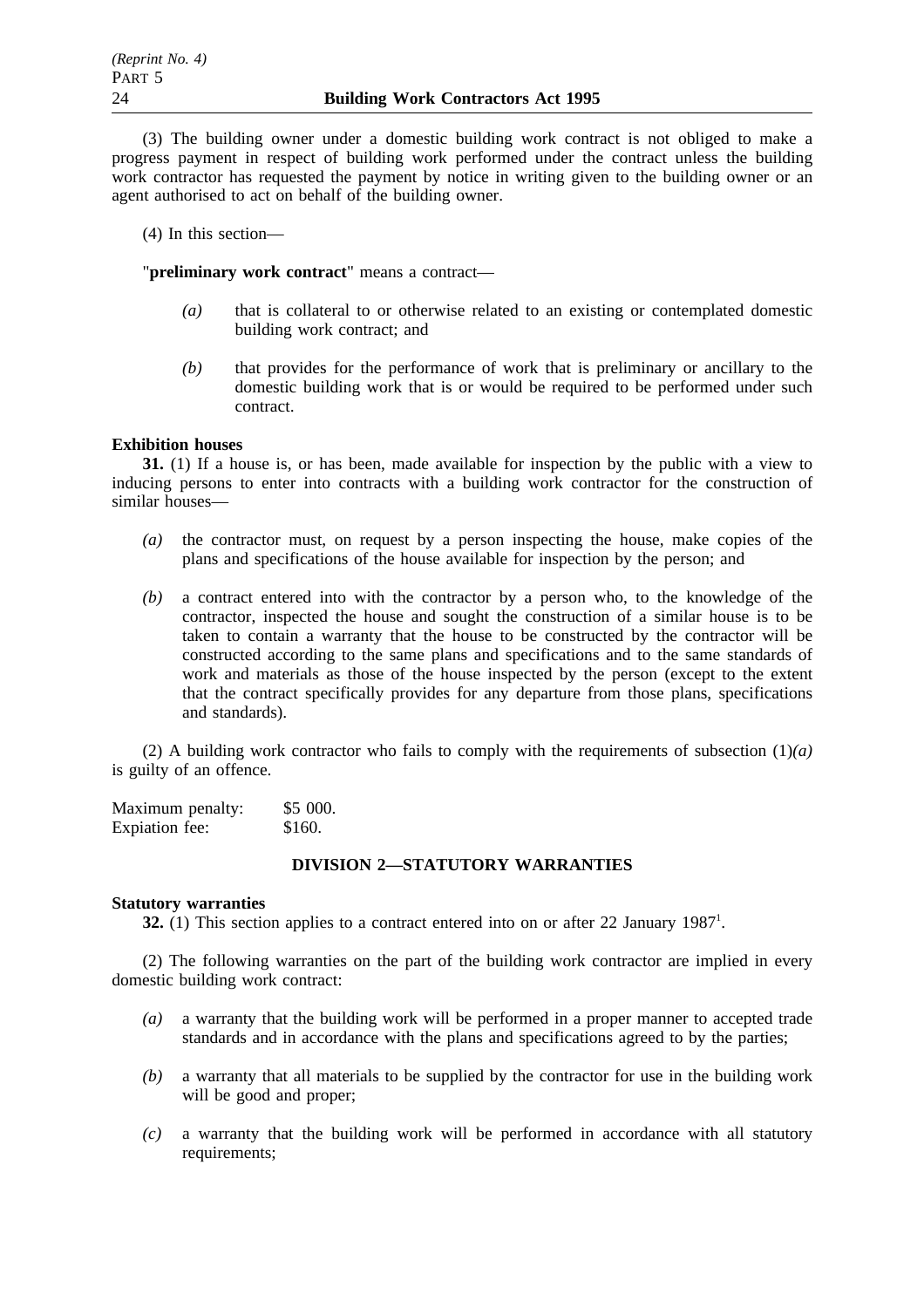- *(d)* if the contract does not stipulate a period within which the building work must be completed—a warranty that the building work will be performed with reasonable diligence;
- *(e)* if the building work consists of the construction of a house—a warranty that the house will be reasonably fit for human habitation;
- *(f)* if the building owner has expressly made known to the contractor, or an employee or agent of the contractor, the particular purpose for which the building work is required, or the result that the building owner desires the building work to achieve, so as to show that the building owner relies on the contractor's skill and judgment—a warranty that the building work and any materials used in performing the building work will be reasonably fit for that purpose or of such a nature and quality that they might reasonably be expected to achieve that result.

(3) A person who has purchased or otherwise acquired a house succeeds to the rights of the person's predecessor in title in respect of statutory warranties.

(4) If a person has purchased a house from a building work contractor who performed domestic building work in relation to the house, the purchaser has rights under statutory warranties as if the house had been purchased from a third party for whom the vendor had performed the building work under a contract subject to statutory warranties.

(5) Proceedings for breach of a statutory warranty must be commenced within five years after completion of the building work to which the proceedings relate.

(6) The period of limitation prescribed by subsection (5) may not be extended.

(7) In proceedings for breach of a statutory warranty, it is a defence for the defendant to prove that the deficiencies of which the plaintiff complains arose from instructions insisted on by the building owner contrary to the advice in writing of the defendant.

1. 22 January 1987 was the date of commencement of the corresponding section of the repealed *Builders Licensing Act 1986*.

## **DIVISION 3—BUILDING INDEMNITY INSURANCE**

## **Application of Division**

**33.** (1) This Division applies to domestic building work commenced on or after 1 May 1987<sup>1</sup> performed, or to be performed, by a building work contractor under a domestic building work contract or on the contractor's own behalf.

- (2) This Division does not apply to—
- *(a)* domestic building work for which approval under the *Development Act 1993* or the repealed *Building Act 1971* is or was not required; or
- *(b)* minor domestic building work.

1. 1 May 1987 was the date of commencement of the corresponding Division of the repealed *Builders Licensing Act 1986*.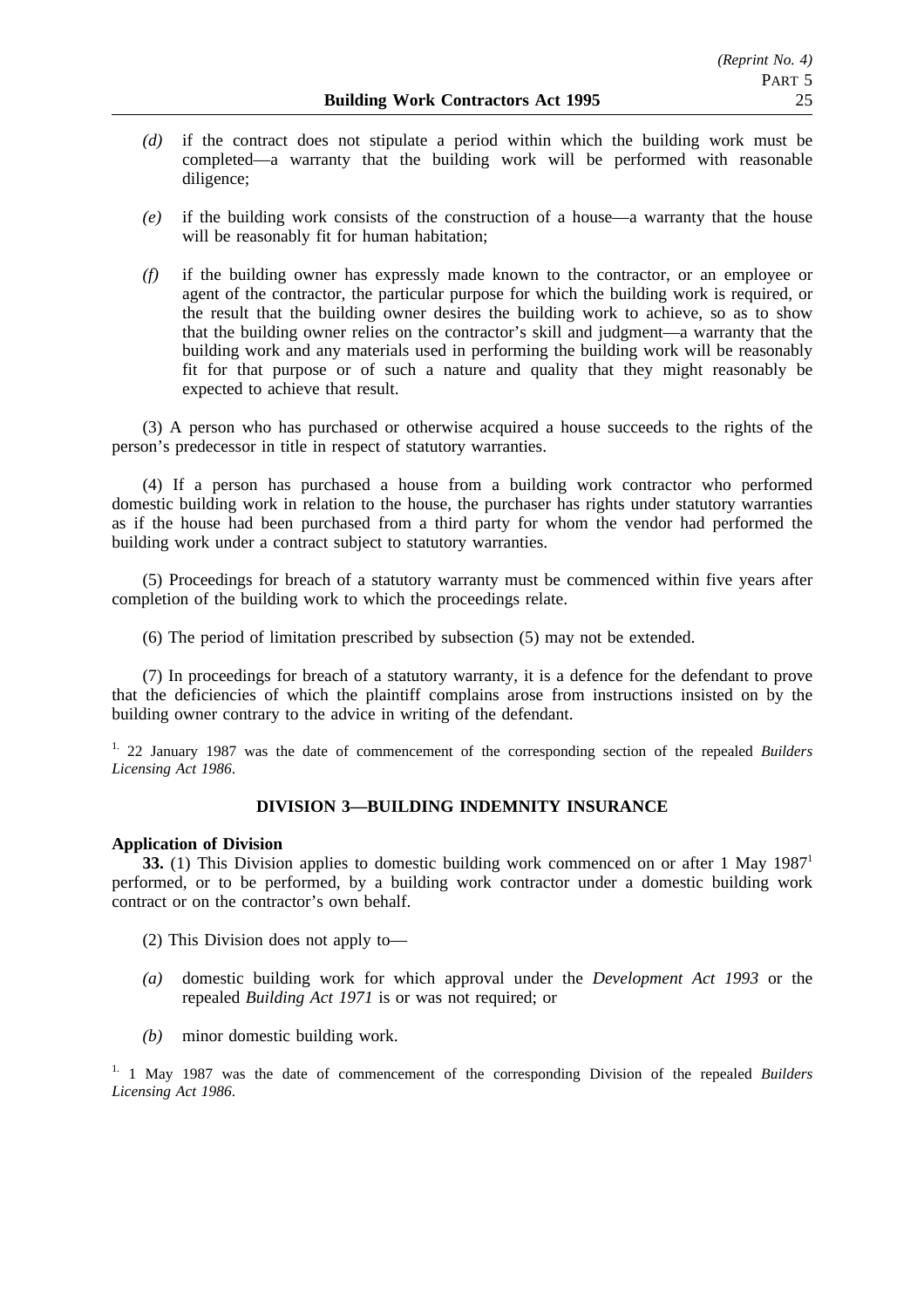## **Requirements of insurance**

**34.** A building work contractor must not perform building work to which this Division applies unless—

- *(a)* a policy of insurance that complies with this Division is in force in relation to that building work; and
- *(b)* in the case of building work to be performed by the contractor under a domestic building work contract—the building owner has been provided with a certificate that evidences the taking out of that policy of insurance and complies with the requirements of the regulations.

Maximum penalty: \$20 000.

## **Nature of the policy**

**35.** (1) A policy of insurance in relation to building work complies with this Division if—

- *(a)* it insures each person who is, or may become, entitled to the benefit of a statutory warranty in respect of the building work against the risk of being unable to enforce or recover under the statutory warranty by reason of the insolvency, death or disappearance of the building work contractor; and
- *(b)* in the case of building work to be performed by the building work contractor on behalf of some other person—it insures that person against the risk of loss resulting from non-completion of the building work by reason of the insolvency, death or disappearance of the contractor; and
- *(c)* any limitations on the liability of the insurer under the policy conform with the regulations; and
- *(d)* it otherwise conforms with the requirements of the regulations.

(2) A person who is entitled to the benefit of a statutory warranty in respect of building work in relation to which a policy of insurance has been taken out under this Division (or under Part 5 of the repealed Act) is entitled to sue on the policy in his or her own right.

# **DIVISION 4—RIGHT TO TERMINATE CERTAIN DOMESTIC BUILDING WORK CONTRACTS**

## **Right to terminate certain domestic building work contracts**

**36.** (1) This section applies to a contract entered into on or after 1 May 1987.

(2) This section does not apply to a contract for the performance of minor domestic building work.

(3) A building owner under a domestic building work contract may, by instrument in writing signed by the building owner and served personally on the building work contractor, or posted by certified mail addressed to the contractor, before the prescribed time, give notice to the contractor of the building owner's intention not to be bound by the contract and the contract is to be taken to have been terminated at the time the notice is served or posted in accordance with this subsection.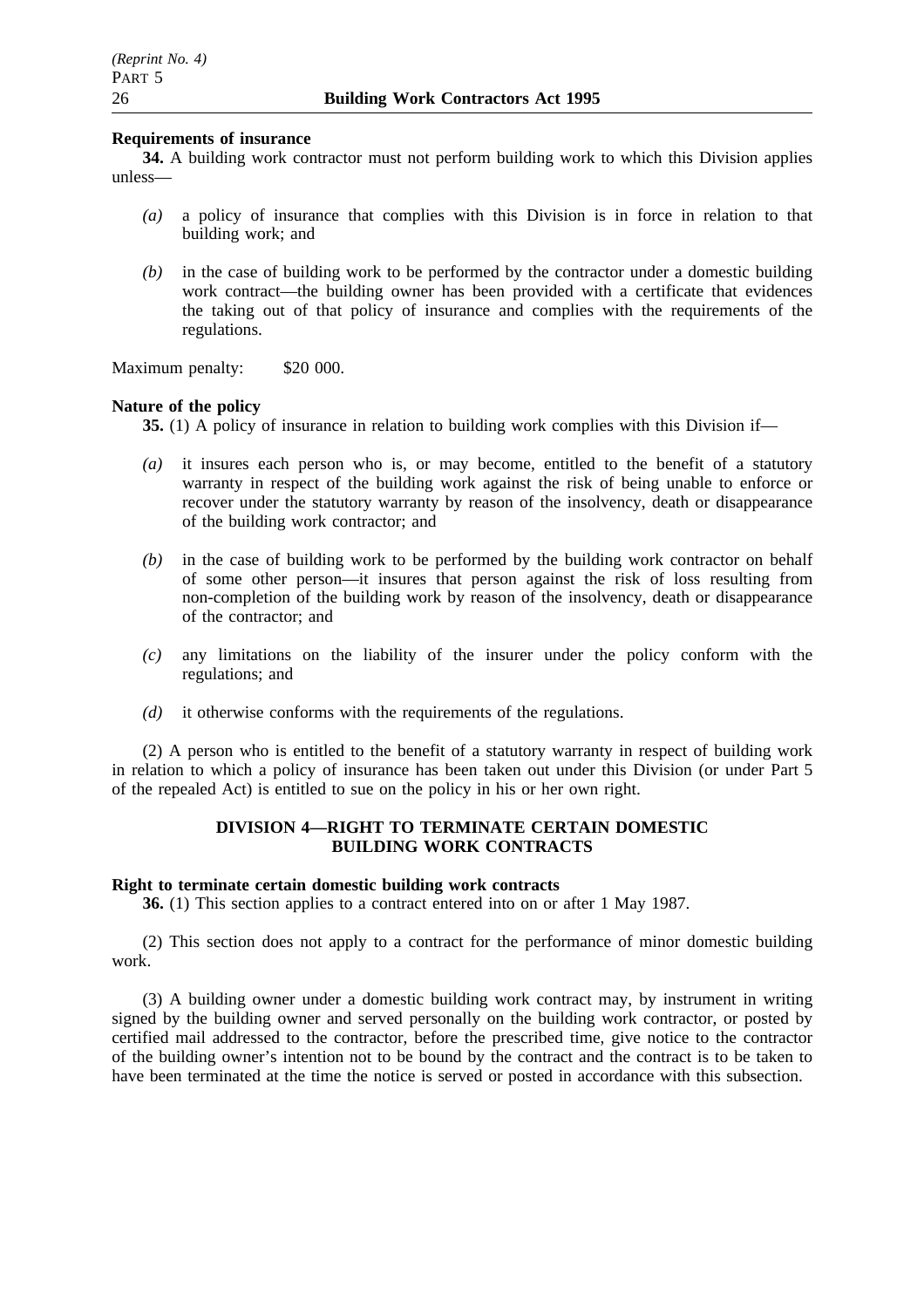(4) If a contract has been terminated under subsection (3) (or under Part 5 of the repealed Act), the Magistrates Court may, on application by the building owner or the building work contractor, make such orders as it thinks just—

- *(a)* providing for the return or repayment of the whole or part of any consideration, or the value of any consideration, given by the building owner under or in relation to the contract; or
- *(b)* providing for payment to the contractor in respect of any materials supplied, or any building work or other services performed, by the contractor under or in relation to the contract.
- (5) In this section—

"**business day**" means any day except a Saturday or a Sunday or other public holiday within the meaning of the *Holidays Act 1910*;

"**prescribed time**" means—

- *(a)* the end of five clear business days after the making of the domestic building work contract; or
- *(b)* if there has been a failure to comply with any of the requirements of Division 1 or 3 in relation to the domestic building work contract—the time of completion of the building work under the contract.

# **DIVISION 5—POWERS OF COURT IN RELATION TO DOMESTIC BUILDING WORK**

## **Powers of court in relation to domestic building work**

**37.** (1) This section applies to—

- *(a)* a domestic building work contract or subcontract for the performance of domestic building work (whether entered into before or after the commencement of this section); and
- *(b)* domestic building work (whether commenced before or after the commencement of this section).

(2) A party to a domestic building work contract or a person entitled to the benefit of a statutory warranty may apply to the Magistrates Court for the determination of a dispute arising out of the contract or the performance of the building work to which the warranty relates.

(3) An application may not be made under subsection (2) in respect of a dispute arising out of a domestic building work contract unless the dispute involves some question of whether building work has been performed in accordance with the contract.

(4) If an application is made under subsection (2) in respect of a dispute arising out of a domestic building work contract, application may be made to the Magistrates Court for the determination of a dispute arising out of a subcontract for the performance of any of the building work, but only if it involves some question of whether building work has been performed in accordance with the subcontract.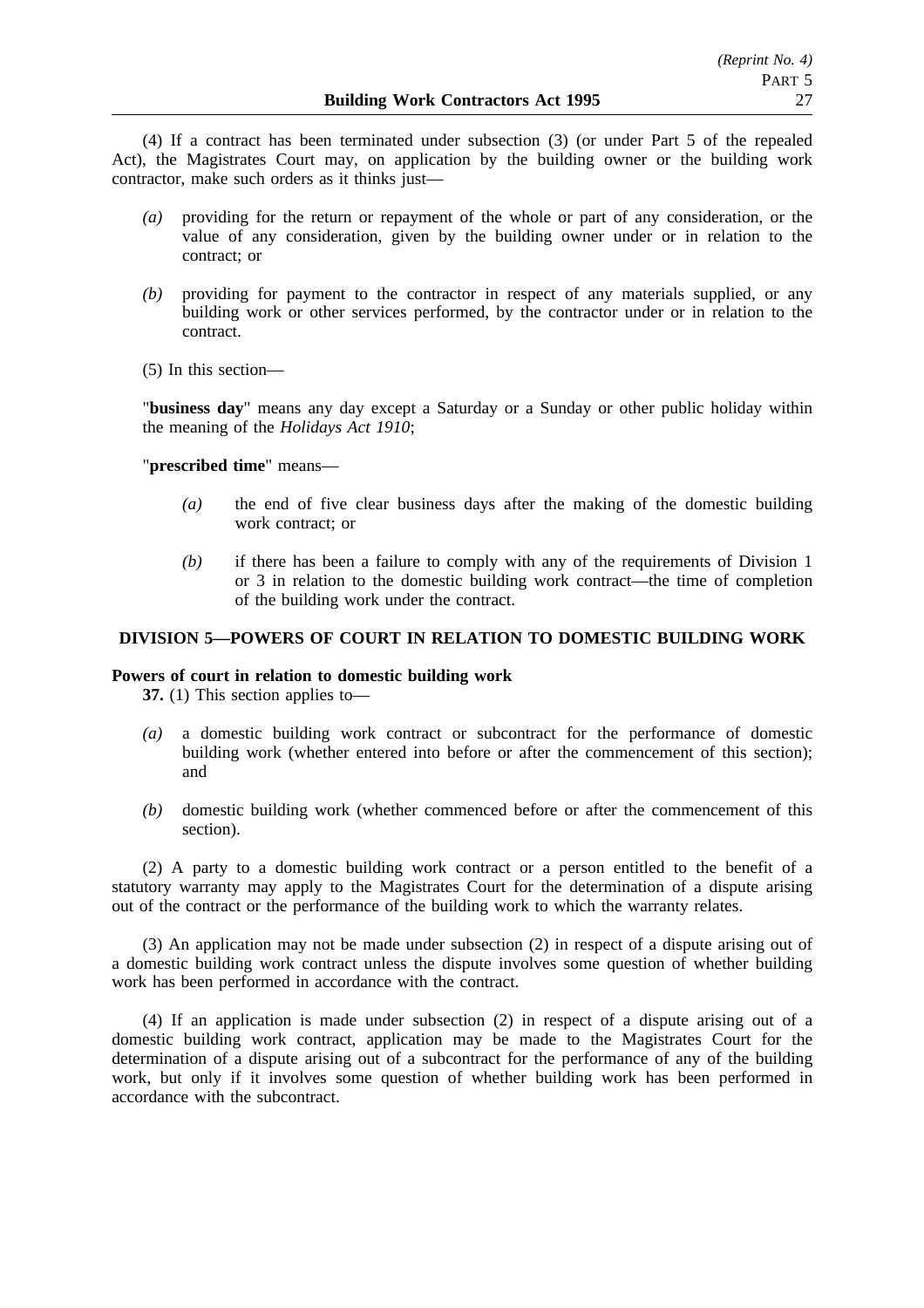(5) If the Magistrates Court joins proceedings on an application under subsection (4) with proceedings relating to the domestic building work contract, it must ensure that the hearing and determination of any question as to the performance of work under the domestic building work contract is not unduly delayed.

(6) If, on an application under this section, the Magistrates Court is satisfied that there has been any breach of, or failure to perform or fulfil, a contract or warranty to which the proceedings relate, the Court may, subject to this section, make one or more of the following orders:

- *(a)* to the extent to which it is satisfied that it is practicable for the breach or failure to be remedied by the performance of building work—an order requiring the performance of remedial work;
- *(b)* an order requiring the payment of an amount due under the contract or an order requiring the payment of an amount by way of compensation for the breach.
- (7) An order made against a person under subsection (6)*(a)* may—
- *(a)* require the person to perform remedial work specified in the order within the time specified; or
- *(b)* if the Magistrates Court is of the opinion that the person is not likely to perform the remedial work properly—require the person to employ at the person's own expense a licensed building work contractor to perform remedial work specified in the order within the time specified.

(8) If the Magistrates Court orders a person to perform remedial work, or to cause remedial work to be performed, it may further order the person to provide to the Court, within a specified time after completion of the work, a certificate of a person holding qualifications specified in the order certifying that the remedial work has been performed properly in accordance with the order.

(9) If a person fails to perform remedial work, or to cause remedial work to be performed, in accordance with an order of the Magistrates Court (or an order of the Commercial Tribunal under Part 5 of the repealed Act)—

- *(a)* the person is guilty of an offence and liable to a penalty not exceeding a fine of \$10 000; and
- *(b)* the Court may, on application, order the person to pay to the applicant such amount by way of compensation as the Court thinks just.
- (10) In this section—

"**statutory warranty**" means—

- *(a)* a warranty arising under this Act; or
- *(b)* a warranty arising under Part 3C of the repealed *Builders Licensing Act 1967*.

## **DIVISION 6—HARSH AND UNCONSCIONABLE TERMS**

## **Harsh and unconscionable terms**

**38.** (1) This section applies to a contract entered into on or after 22 January 1987<sup>1</sup>.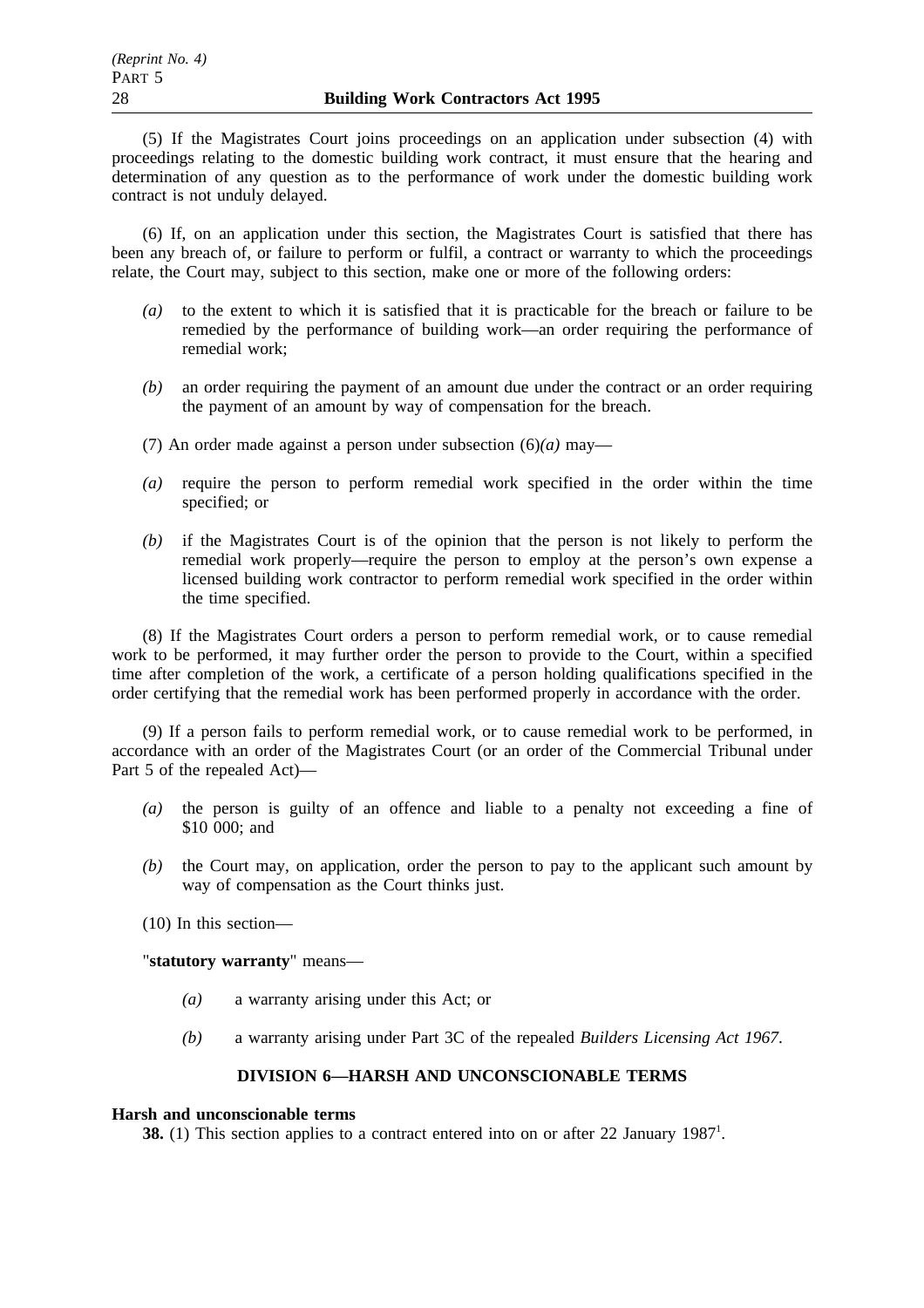(2) If a term or condition of a domestic building work contract is harsh or unconscionable or such that a court of Equity would give relief, a party to the contract may apply to the Magistrates Court for relief under this section.

(3) Relief may be granted under this section by the Magistrates Court in proceedings under subsection (2), or by any court in proceedings instituted before the court for the enforcement of a domestic building work contract or for the recovery of damages or other compensation for a breach of such a contract.

- (4) The court may, in granting relief—
- *(a)* avoid *ab initio* a term or condition of the domestic building work contract against which relief is sought;
- *(b)* modify the terms or conditions of the contract in such manner as it considers just;
- *(c)* order the repayment to a building owner of an amount paid by the building owner under a term or condition that has been avoided or modified under this section.

(5) The powers conferred by this section are exercisable in relation to a contract despite the discharge of the contract.

(6) If it appears to the court that a person has, or may have, shared in the profits of, or has, or may have, a beneficial interest in, the transaction in question, the person may be joined as a party to the proceedings and the court may make such orders against, or in respect of, the person as it considers just.

(7) The court may make any other orders and directions that it considers necessary or expedient for the purposes of effectually carrying out this section.

1. 22 January 1987 was the date of commencement of the corresponding section under the repealed *Builders Licensing Act 1986*.

# **DIVISION 7—PARTICIPATION OF ASSESSORS IN PROCEEDINGS**

## **Participation of assessors in proceedings**

**39.** In any proceedings under this Part, the Magistrates Court will, if a judicial officer of the Court so determines, sit with assessors selected in accordance with schedule 2.

# **DIVISION 8—MAGISTRATES COURT AND SUBSTANTIAL MONETARY CLAIMS**

## **Magistrates Court and substantial monetary claims**

**40.** (1) If proceedings before the Magistrates Court involve—

- *(a)* a monetary claim for an amount exceeding \$30 000; or
- *(b)* a claim for relief in the nature of an order to carry out work where the value of the work exceeds \$30 000,

the Court must on the application of a party to the proceedings refer the proceedings into the Civil Division of the District Court.

(2) If proceedings are referred to the Civil Division of the District Court, this Part (including Division 7) applies in relation to the proceedings and parties to the proceedings as if a reference to the Magistrates Court were a reference to the Civil Division of the District Court.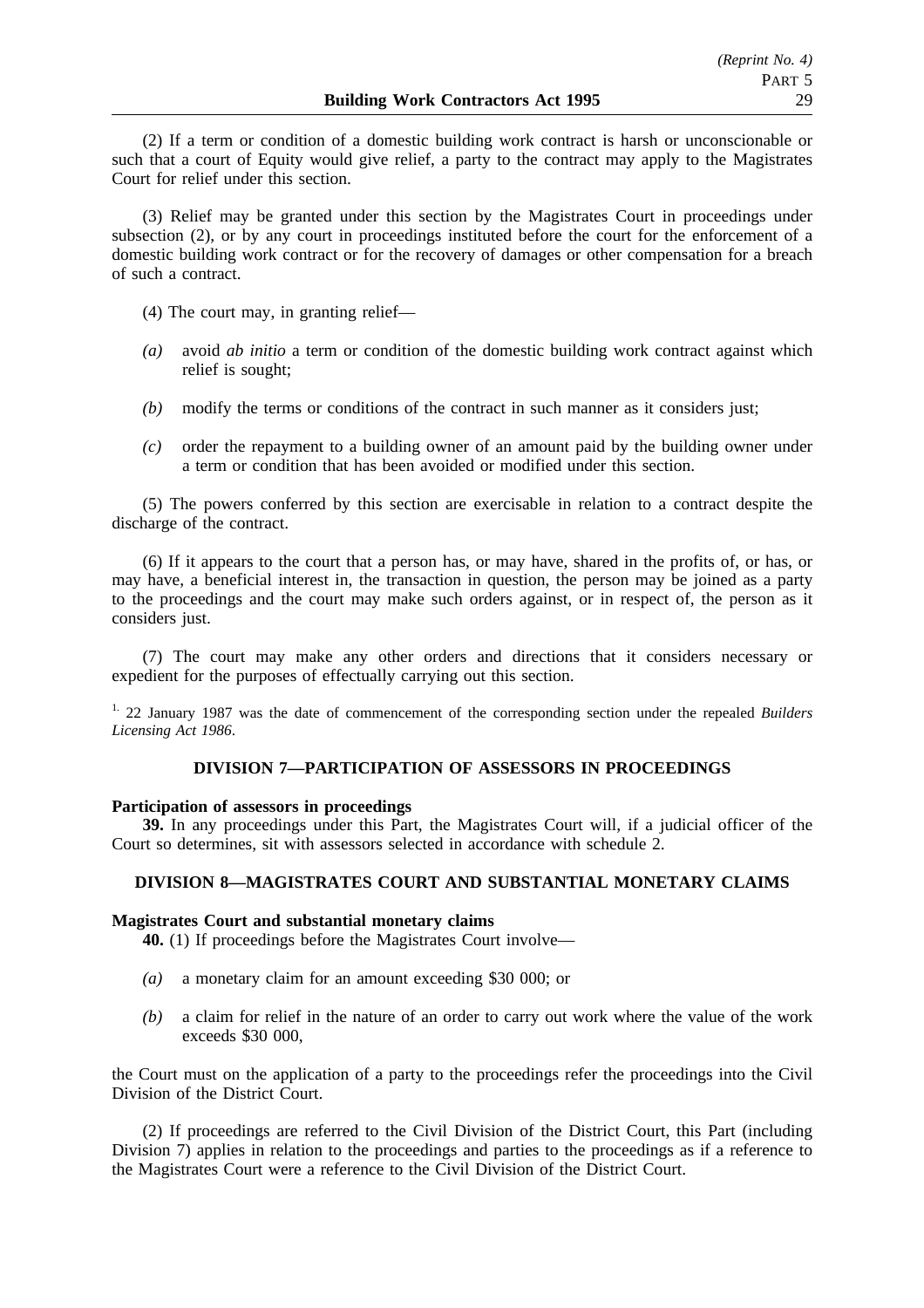# **PART 6 ADVISORY PANEL**

## **Advisory panel**

**41.** (1) The Minister must establish an advisory panel in accordance with the regulations.

- (2) The advisory panel will have the following functions:
- *(a)* to advise the Commissioner in respect of licensing and registration of building work contractors and building work supervisors;
- *(b)* to advise and assist the Commissioner with respect to competency within the building industry and the assessment of building work;
- *(c)* to enquire into and report to the Minister or the Commissioner on any other matter referred to it by the Minister or Commissioner relating to building work or the administration of this Act;
- *(d)* any function that the panel is requested or required to perform by an authority responsible for regulation of technical or safety aspects of the building industry;
- *(e)* any other functions prescribed by regulation or prescribed by or under any other Act.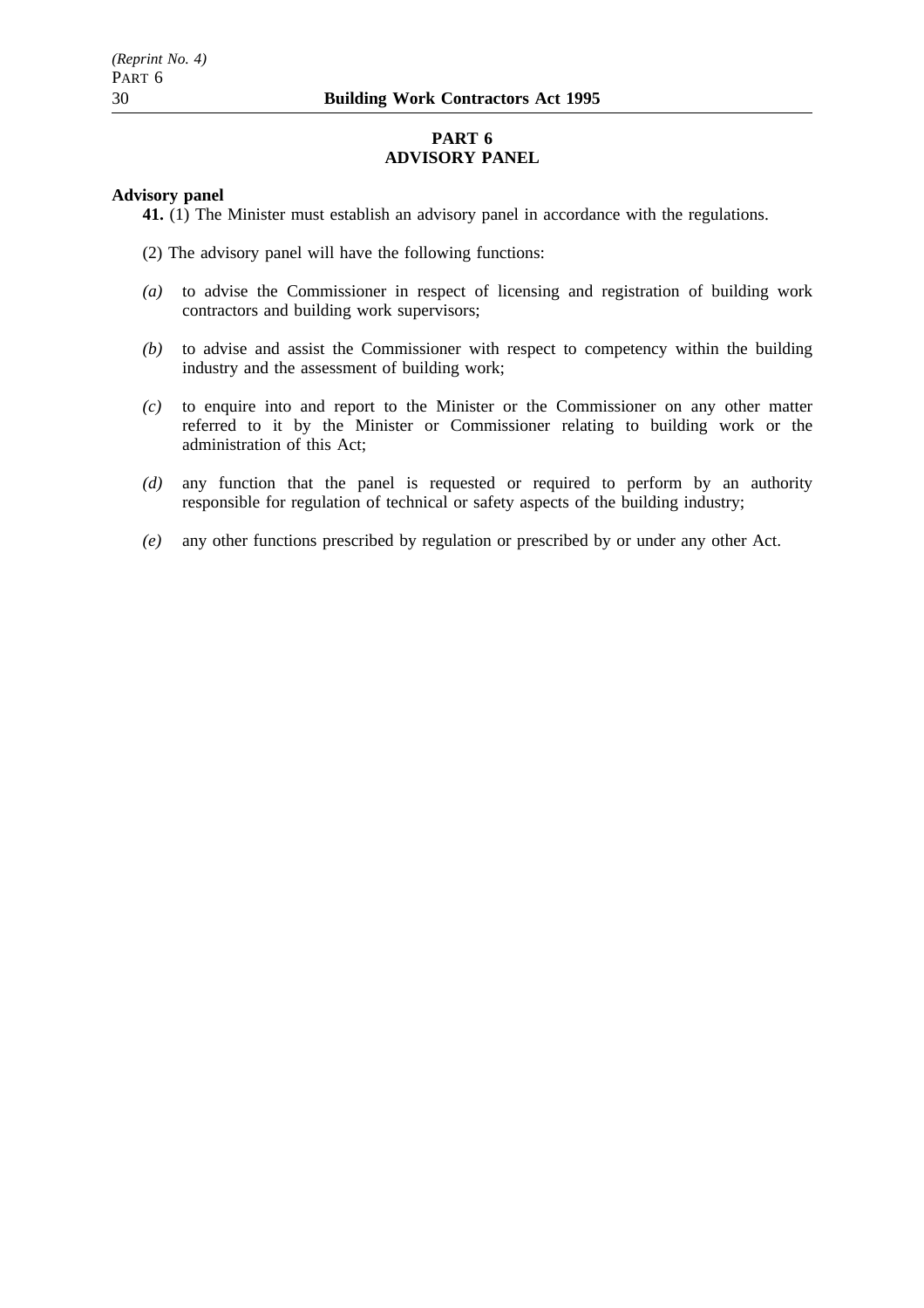# **PART 7 MISCELLANEOUS**

# **No exclusion, etc., of rights, conditions or warranties**

**42.** Any purported exclusion, limitation, modification or waiver of a right conferred, or contractual condition or warranty implied, by this Act is void.

## **Delegations**

**43.** (1) The Commissioner may delegate any of the Commissioner's functions or powers under this Act—

- *(a)* to a person employed in the Public Service; or
- *(b)* to the person for the time being holding a specified position in the Public Service; or
- *(c)* to any other person under an agreement under this Act between the Commissioner and an organisation representing the interests of persons affected by this Act.

(2) The Minister may delegate any of the Minister's functions or powers under this Act (except the power to direct the Commissioner).

- (3) A delegation under this section—
- *(a)* must be in writing; and
- *(b)* may be conditional or unconditional; and
- *(c)* is revocable at will; and
- *(d)* does not prevent the delegator from acting in any matter.

#### **Agreement with professional organisation**

**44.** (1) The Commissioner may, with the approval of the Minister, make an agreement with an organisation representing the interests of persons affected by this Act under which the organisation undertakes a specified role in the administration or enforcement of this Act.

- (2) The agreement—
- *(a)* must be in writing and executed by the Commissioner and the organisation; and
- *(b)* may contain delegations by the Commissioner of functions or powers under this Act or the *Fair Trading Act 1987*; and
- *(c)* must set out any conditions governing the performance or exercise of functions or powers conferred on the organisation; and
- *(d)* must make provision for the variation and termination of the agreement by the Commissioner with the approval of the Minister or the organisation.

(3) The Commissioner may not delegate any of the following for the purposes of the agreement:

*(a)* functions or powers under Part 2 or 3;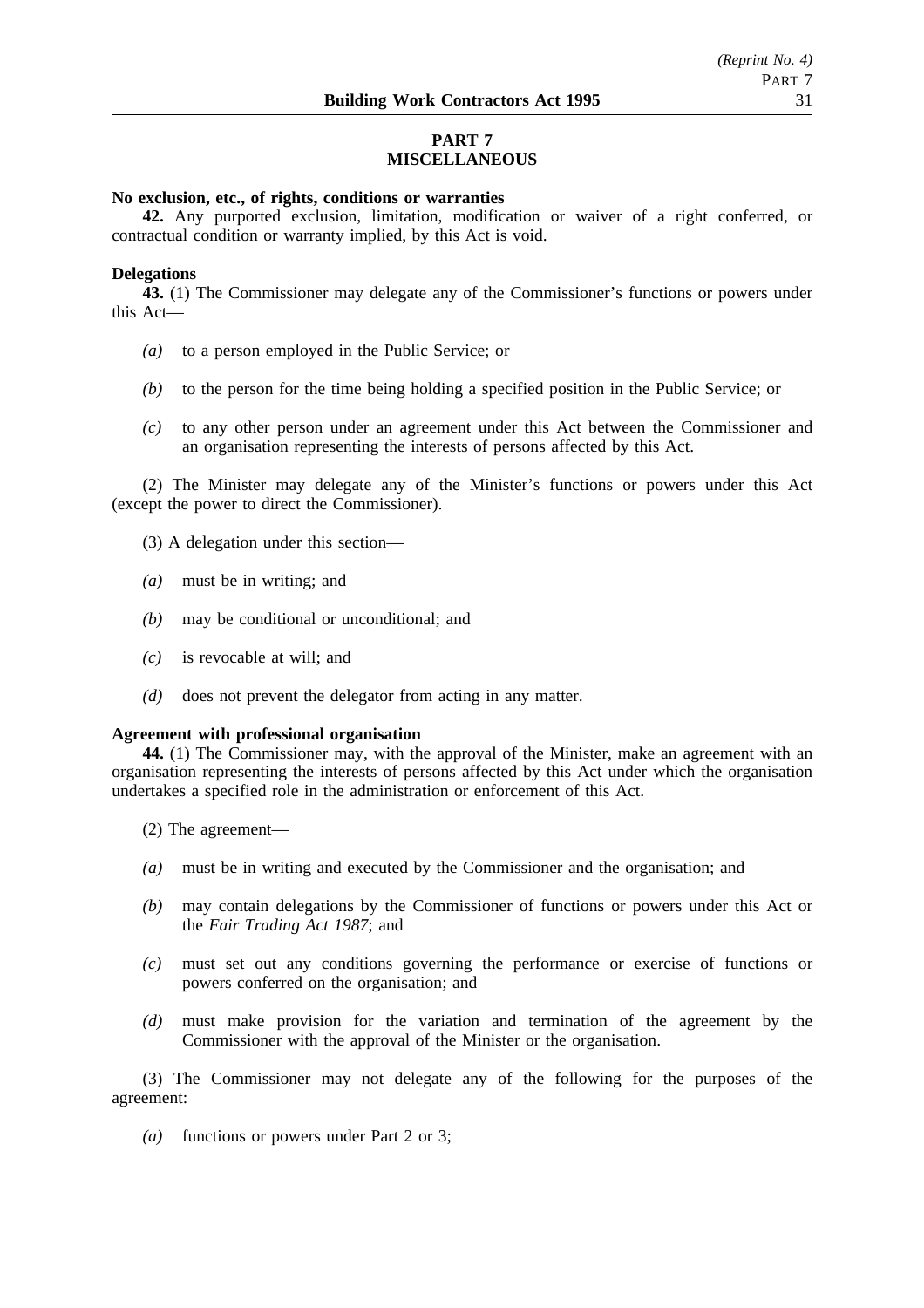- *(b)* power to request the Commissioner of Police to investigate and report on matters under this Part;
- *(c)* power to commence a prosecution for an offence against this Act.
- (4) A delegation by the Commissioner for the purposes of the agreement—
- *(a)* has effect subject to the conditions specified in the agreement; and
- *(b)* may be varied or revoked by the Commissioner in accordance with the terms of the agreement; and
- *(c)* does not prevent the Commissioner from acting in any matter.

(5) The Minister must, within six sitting days after the making of the agreement, cause a copy of the agreement to be laid before both Houses of Parliament.

#### **Exemptions**

**45.** (1) The Minister may, on application by a person, exempt the person from compliance with a specified provision of this Act (other than a provision in relation to which the Commissioner has a power of exemption specifically conferred by this Act).

(2) An exemption under this section is subject to the conditions (if any) imposed by the Minister.

(3) The Minister may, at his or her discretion, vary or revoke an exemption under this section.

(4) The grant or a variation or revocation of an exemption under this section must be notified in the *Gazette*.

## **Registers**

**46.** (1) The Commissioner must keep—

- *(a)* a register of persons licensed as building work contractors; and
- *(b)* a register of persons registered as building work supervisors.
- (2) The Commissioner must record on the register—
- *(a)* disciplinary action taken against a person under this Act; and
- *(b)* a note of any assurance accepted by the Commissioner under the *Fair Trading Act 1987* in relation to a licensed building work contractor.
- (3) A person may inspect a register on payment of the fee fixed by regulation.

#### **Commissioner and proceedings before District Court**

**47.** (1) The Commissioner is entitled to be joined as a party to any proceedings of the District Court under Part 2, 3 or 4.

(2) The Commissioner may appear personally in any such proceedings or may be represented at the proceedings by counsel or a person employed in the Public Service.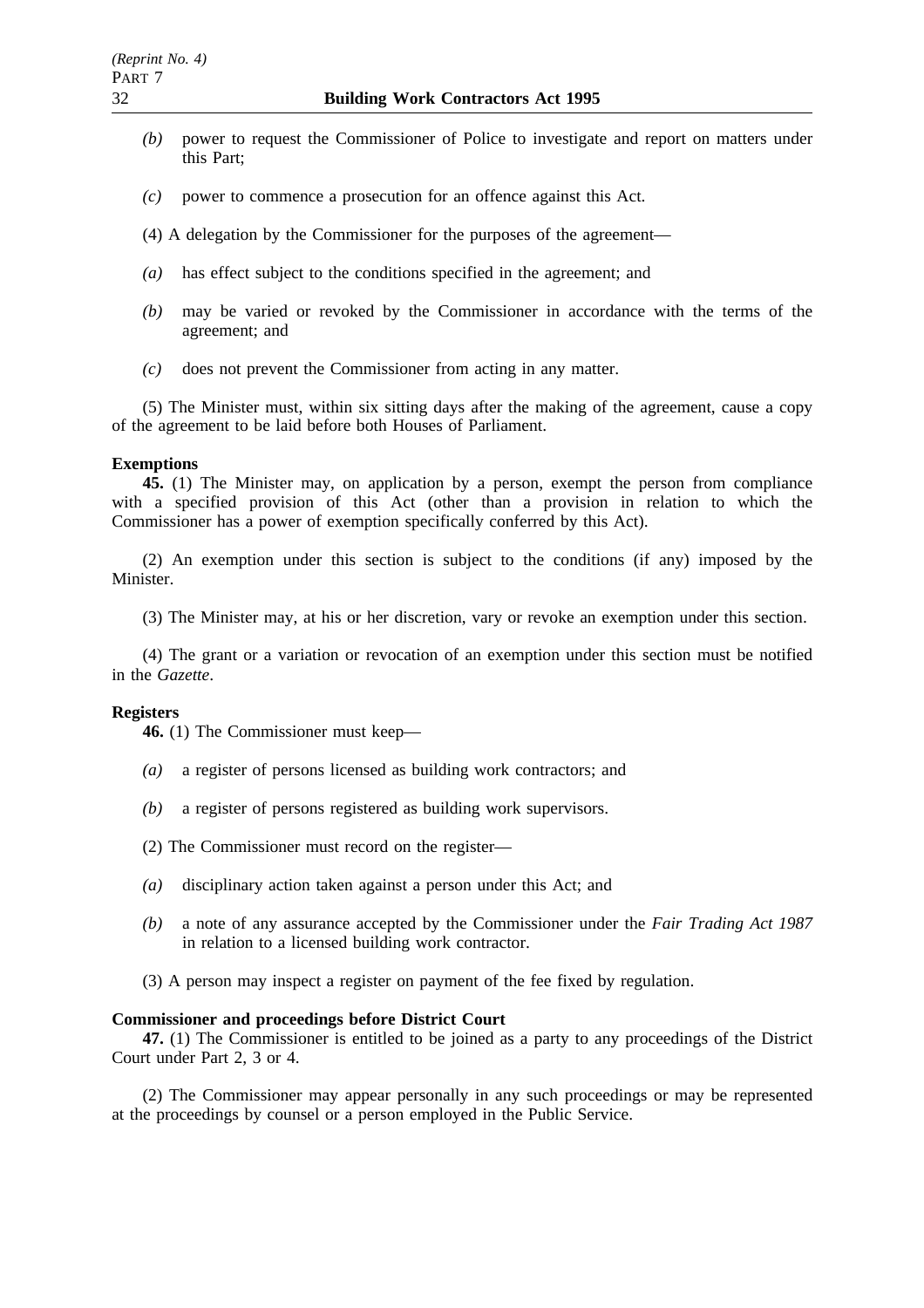## **False or misleading information**

**48.** A person must not make a statement that is false or misleading in a material particular (whether by reason of the inclusion or omission of any particular) in any information provided, or record kept, under this Act.

Maximum penalty:

- *(a)* If the person made the statement knowing that it was false or misleading—\$10 000.
- *(b)* In any other case—\$2 500.

## **Name in which building work contractor may carry on business**

**49.** A licensed building work contractor must not carry on business as a building work contractor except in the name in which the contractor is licensed or in a business name registered by the contractor under the *Business Names Act 1963* of which the Commissioner has been given prior notice in writing.

| Maximum penalty: | \$2,500. |
|------------------|----------|
| Expiation fee:   | \$80.    |

# **Publication of advertisements**

**50.** (1) A licensed building work contractor must not publish, or cause to be published, an advertisement relating to the business carried on under the authority of the licence unless the advertisement specifies—

- *(a)* the contractor's name as it appears in the licence or any registered business name in which the contractor carries on business as a building work contractor and of which the Commissioner has been given prior notice in writing; and
- *(b)* the contractor's licence number and, if the contractor carries on business as a building work contractor in partnership, the licence number of each partner.

| Maximum penalty: | \$2 500. |
|------------------|----------|
| Expiation fee:   | \$80.    |

(2) Subsection (1) does not apply in relation to an advertisement offering or seeking applications for employment or directed to other building work contractors.

## **Licensed building work contractor to have sign showing name, etc., on each building site**

**51.** (1) A licensed building work contractor must install or erect in a prominent position on the site of any building work performed by the contractor or on the outside of the place where the building work is being performed a sign showing in clearly legible characters—

- *(a)* the contractor's name as it appears in the licence or any registered business name in which the contractor carries on business as a building work contractor and of which the Commissioner has been given prior notice in writing; and
- *(b)* the contractor's licence number and, where the contractor carries on business as a building work contractor in partnership, the licence number of each partner.

| Maximum penalty: | \$2 500.     |
|------------------|--------------|
| Expiation fee:   | <b>\$80.</b> |

(2) If a licensed building work contractor is performing building work on a site for some other licensed building work contractor performing work on that site, it is sufficient compliance with subsection (1) if the provisions of that subsection are complied with only by that other contractor.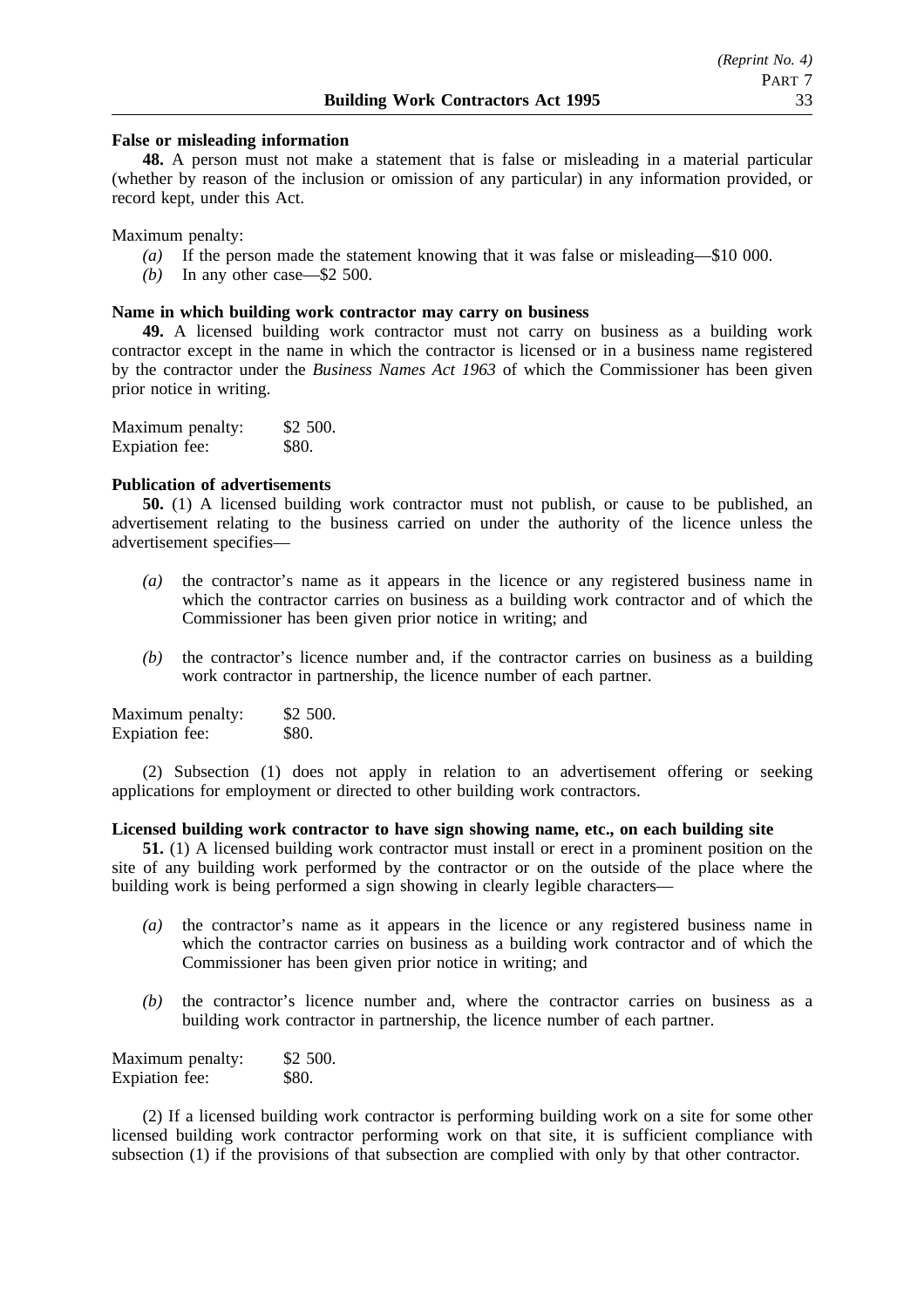## **Statutory declaration**

**52.** If a person is required to provide information to the Commissioner, the Commissioner may require the information to be verified by statutory declaration and, in that event, the person will not be taken to have provided the information as required unless it has been verified in accordance with the requirements of the Commissioner.

## **Investigations**

**53.** The Commissioner of Police must, at the request of the Commissioner, investigate and report on any matter relevant to—

- *(a)* the determination of an application under this Act; or
- *(b)* a matter that might constitute proper cause for disciplinary action under this Act.

## **General defence**

**54.** It is a defence to a charge of an offence against this Act if the defendant proves that the offence was not committed intentionally and did not result from any failure on the part of the defendant to take reasonable care to avoid the commission of the offence.

# **Liability for act or default of officer, employee or agent**

**55.** For the purposes of this Act, an act or default of an officer, employee or agent of a person carrying on a business will be taken to be an act or default of that person unless it is proved that the officer, employee or agent acted outside the scope of his or her actual, usual and ostensible authority.

## **Offences by bodies corporate**

**56.** If a body corporate is guilty of an offence against this Act, each director of the body corporate is, subject to the general defence under this Part, guilty of an offence and liable to the same penalty as may be imposed for the principal offence.

## **Continuing offence**

**57.** (1) A person convicted of an offence against a provision of this Act in respect of a continuing act or omission—

- *(a)* is liable, in addition to the penalty otherwise applicable to the offence, to a penalty for each day during which the act or omission continued of not more than one-tenth of the maximum penalty prescribed for that offence; and
- *(b)* is, if the act or omission continues after the conviction, guilty of a further offence against the provision and liable, in addition to the penalty otherwise applicable to the further offence, to a penalty for each day during which the act or omission continued after the conviction of not more than one-tenth of the maximum penalty prescribed for the offence.

(2) If an offence consists of an omission to do something that is required to be done, the omission will be taken to continue for as long as the thing required to be done remains undone after the end of the period for compliance with the requirement.

## **Prosecutions**

**58.** (1) Proceedings for an offence against this Act must be commenced—

*(a)* in the case of an expiable offence—within the time limits prescribed for expiable offences by the *Summary Procedure Act 1921*;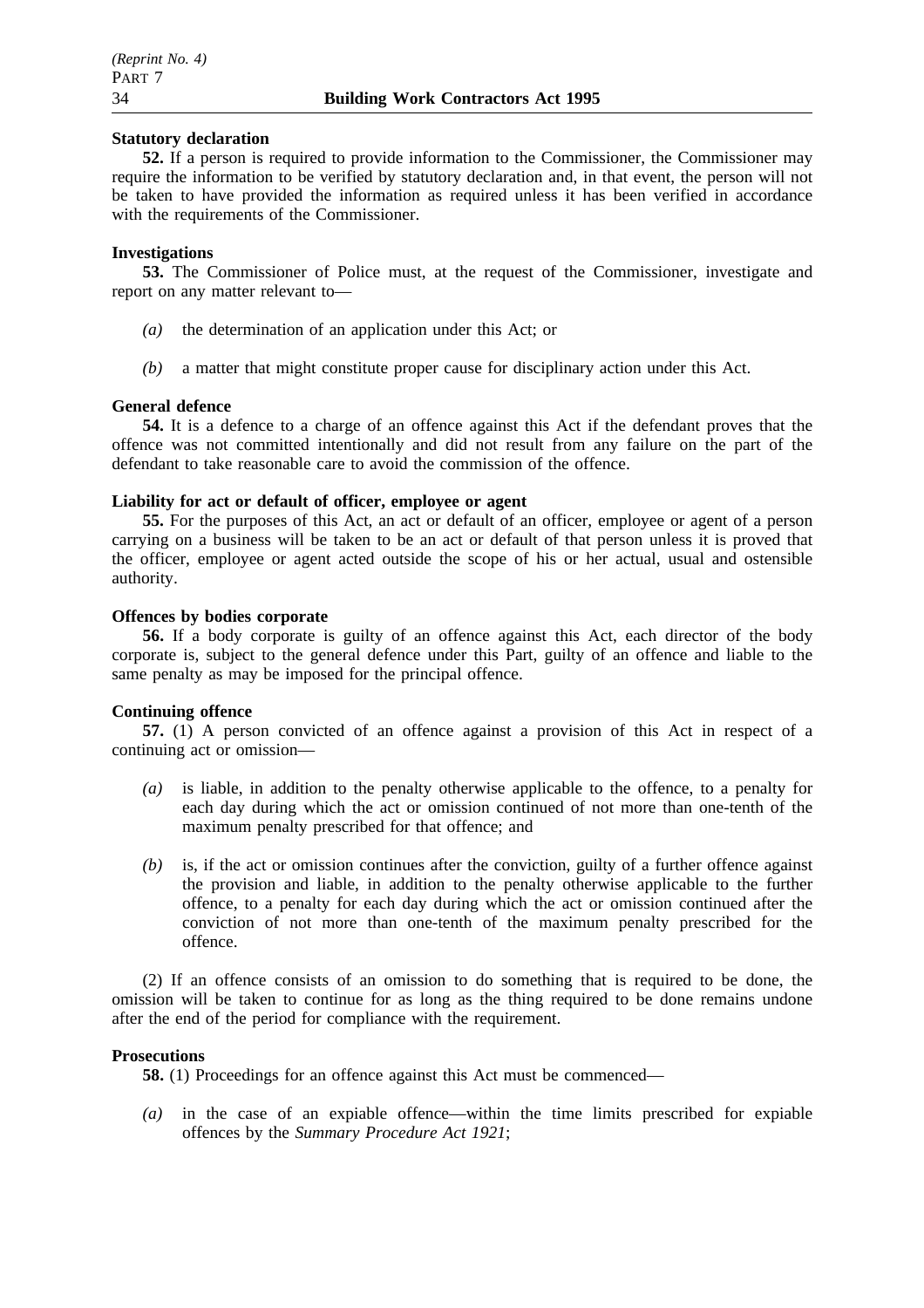*(b)* in any other case—within 2 years of the date on which the offence is alleged to have been committed or, with the authorisation of the Minister, at a later time within 5 years of that date.

(2) A prosecution for an offence against this Act cannot be commenced except by—

- *(a)* the Commissioner; or
- *(b)* an authorised officer under the *Fair Trading Act 1987*; or
- *(c)* a person who has the consent of the Minister to commence the prosecution.

(3) In any proceedings, an apparently genuine document purporting to be a certificate of the Minister certifying authorisation of, or consent to, a prosecution for an offence against this Act will be accepted, in the absence of proof to the contrary, as proof of the authorisation or consent.

## **Evidence**

**59.** (1) In proceedings in respect of an offence against this Act, if it is proved that a person performed building work for another for fee or reward, the person is, unless the contrary is proved, to be taken to have been carrying on business as a building work contractor.

(2) In proceedings in respect of an offence against this Act, if it is proved that a person has, during a period of five years, sold or let (whether by lease, licence or other agreement) two or more buildings each of which has been built or improved as a result of building work performed by that person during that period, the person is, unless the contrary is proved, to be taken to have been carrying on business as a building work contractor.

(3) In any proceedings, an apparently genuine document purporting to be a certificate of the Commissioner certifying—

- *(a)* that a person was or was not licensed as a building work contractor on a specified date; or
- *(b)* that a person was or was not registered as a building work supervisor on a specified date; or
- *(c)* that a person was, or that no person was, approved as a building work supervisor in relation to a specified building work contractor's business on a specified date,

will be accepted, in the absence of proof to the contrary, as proof of the matters so certified.

## **Service of documents**

**60.** (1) Subject to this Act, a notice or document required or authorised by this Act to be given to or served on a person may—

- *(a)* be served on the person personally; or
- *(b)* be posted in an envelope addressed to the person—
	- (i) at the person's last known address; or
	- (ii) if the person is a licensed building work contractor or registered building work supervisor—at the person's address for service; or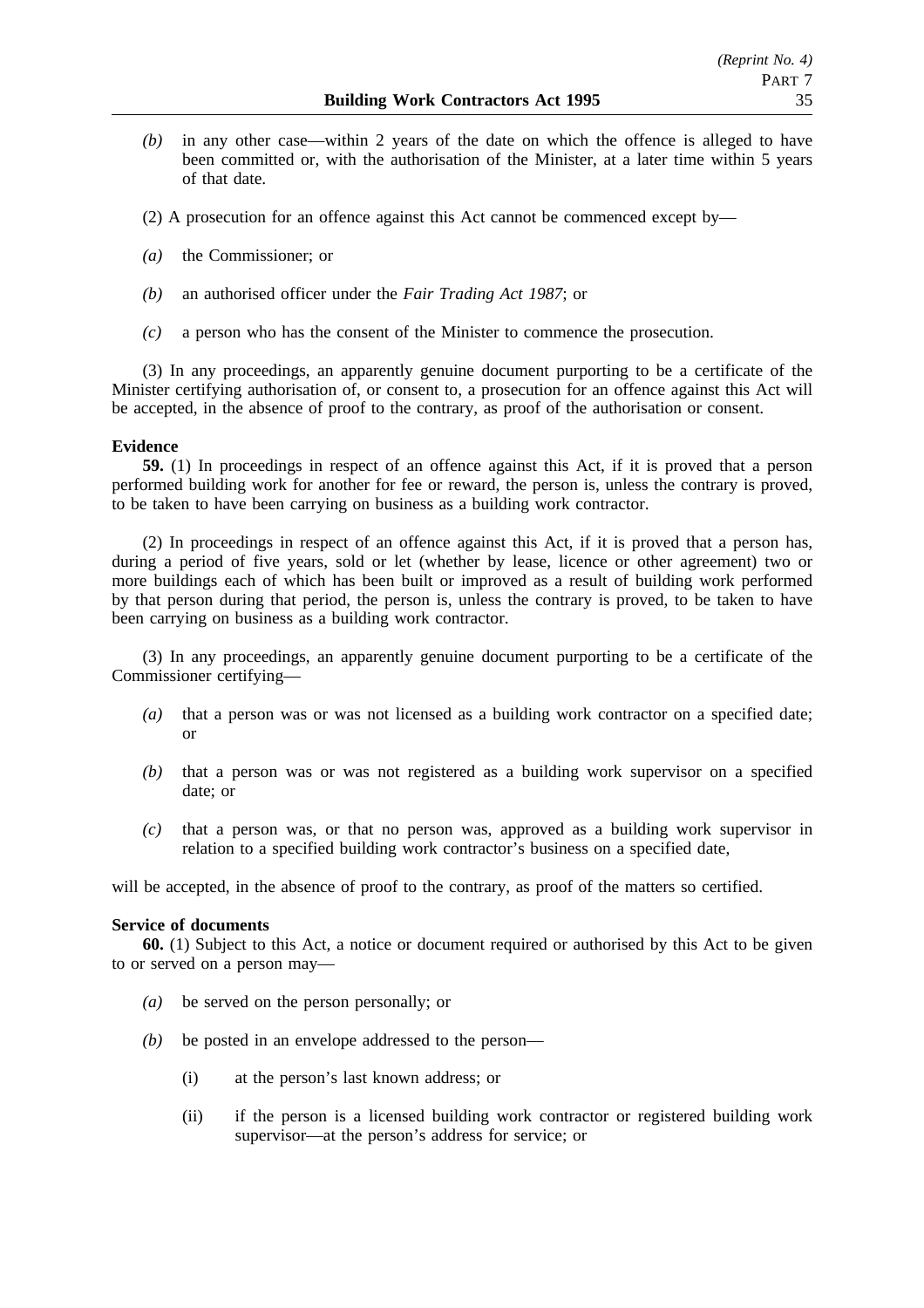- *(c)* if the person is a licensed building work contractor—be left for the person at the address for service with someone apparently over the age of 16 years; or
- *(d)* be transmitted by facsimile transmission to a facsimile number provided by the person (in which case the notice or document will be taken to have been given or served at the time of transmission).

(2) The address for service of a licensed building work contractor or registered building work supervisor is the address of which the Commissioner has been last notified in writing by the contractor or supervisor as the contractor's or supervisor's address for service.

## **Annual report**

**61.** (1) The Commissioner must, on or before 31 October in each year, submit to the Minister a report on the administration of this Act during the period of 12 months ending on the preceding 30 June.

(2) The Minister must, within six sitting days after receipt of the report, cause a copy of the report to be laid before each House of Parliament.

## **Regulations**

**62.** (1) The Governor may make such regulations as are contemplated by, or necessary or expedient for the purposes of, this Act.

- (2) Without limiting the generality of subsection (1), the regulations may—
- *(a)* require licensed building work contractors or registered building work supervisors to comply with a code of conduct or practice;
- *(b)* fix fees to be paid in respect of any matter under this Act and provide for the recovery, refund, waiver or reduction of such fees;
- *(c)* require councils and other local government authorities to provide prescribed information to the Commissioner at prescribed intervals;
- *(d)* prescribe or prohibit any matter or thing relating to preliminary work contracts (as defined in Part 5);
- *(e)* exempt (conditionally or unconditionally) classes of persons or activities from the application of this Act or specified provisions of this Act;
- *(f)* impose a penalty (not exceeding a fine of \$2 500) for contravention of, or noncompliance with, a regulation.
- (3) Regulations under this Act—
- *(a)* may be of general application or limited application;
- *(b)* may make different provision according to the matters or circumstances to which they are expressed to apply;
- *(c)* may provide that a matter or thing in respect of which regulations may be made is to be determined according to the discretion of the Commissioner or the Minister.

(4) Regulations under this Act made for the purposes of Part 5 or provisions of that Part may be expressed to apply in relation to periods before or after the commencement of that Part.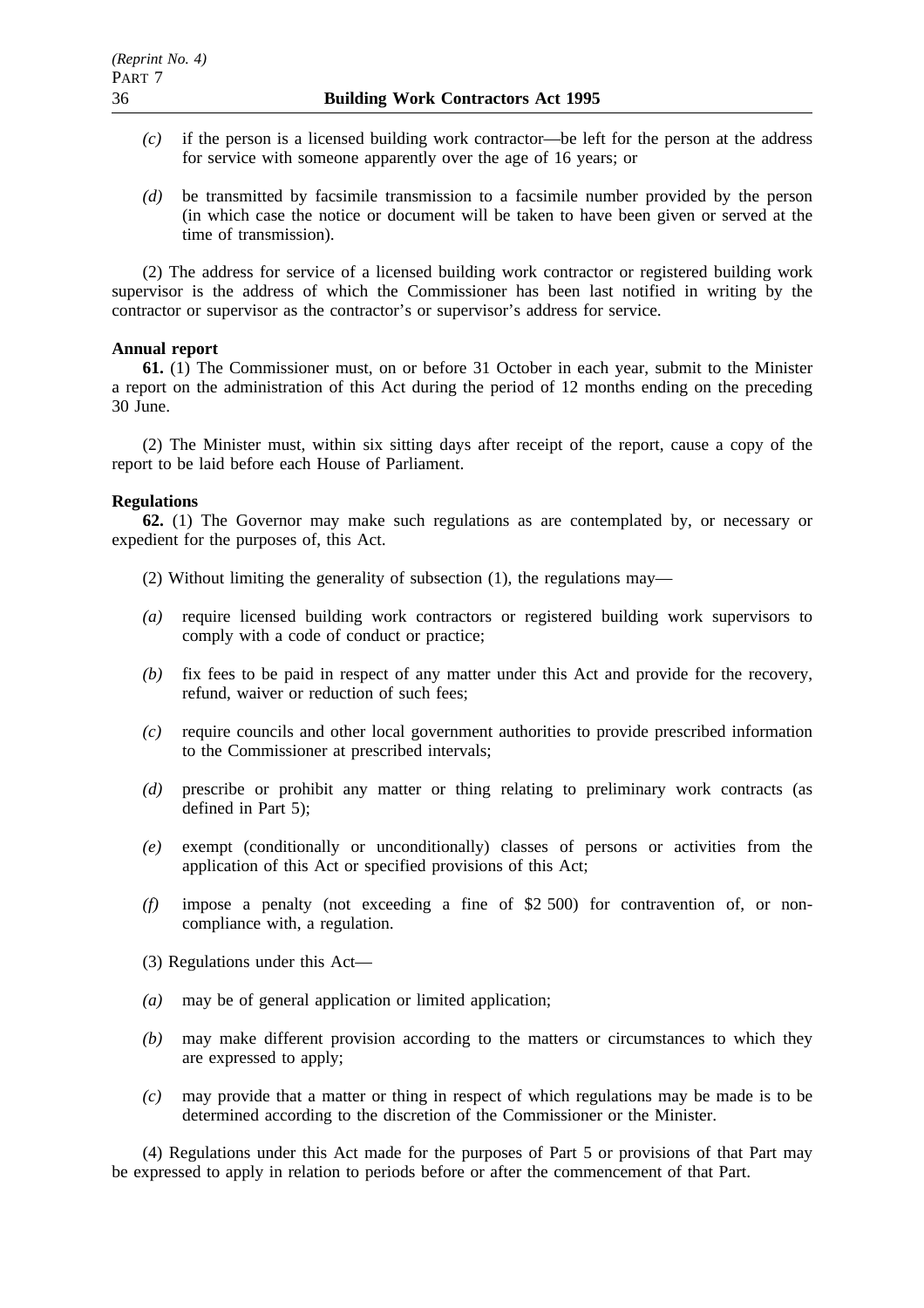(5) The regulations may operate by reference to a specified code as in force at a specified time or as in force from time to time.

- (6) If a code is referred to in the regulations—
- *(a)* a copy of the code must be kept available for inspection by members of the public, without charge and during normal office hours, at an office determined by the Minister; and
- *(b)* evidence of the contents of the code may be given in any legal proceedings by production of a document apparently certified by the Minister to be a true copy of the code.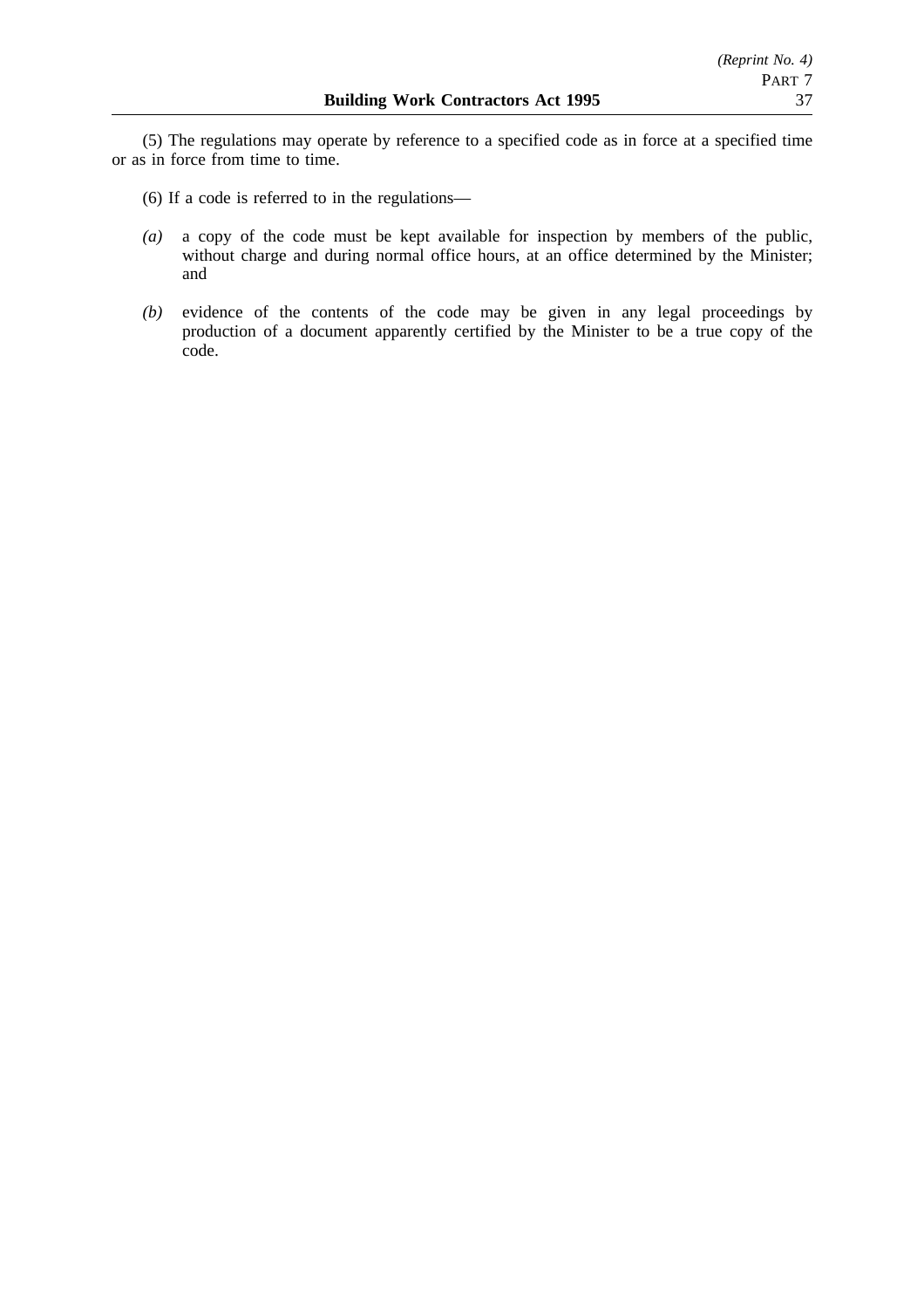*Appointment and Selection of Assessors for District Court Proceedings under Part 4*

(1) The Minister must establish the following panels of persons who may sit with the District Court as assessors in proceedings under Part 4:

- *(a)* a panel consisting of persons representative of building work contractors;
- *(b)* a panel consisting of persons representative of members of the public who deal with building work contractors.

(2) A member of a panel is to be appointed by the Minister for a term of office not exceeding three years and on conditions determined by the Minister and specified in the instrument of appointment.

(3) A member of a panel is, on the expiration of a term of office, eligible for reappointment.

(4) Subject to subclause (5), if assessors are to sit with the District Court in proceedings under Part 4, a Judge of the Court must select one member from each of the panels to sit with the Court in the proceedings.

(5) A member of a panel who has a personal or a direct or indirect pecuniary interest in a matter before the District Court is disqualified from participating in the hearing of the matter.

(6) If an assessor dies or is for any reason unable to continue with any proceedings, the District Court constituted of the judicial officer who is presiding at the proceedings and the other assessor may, if the judicial officer so determines, continue and complete the proceedings.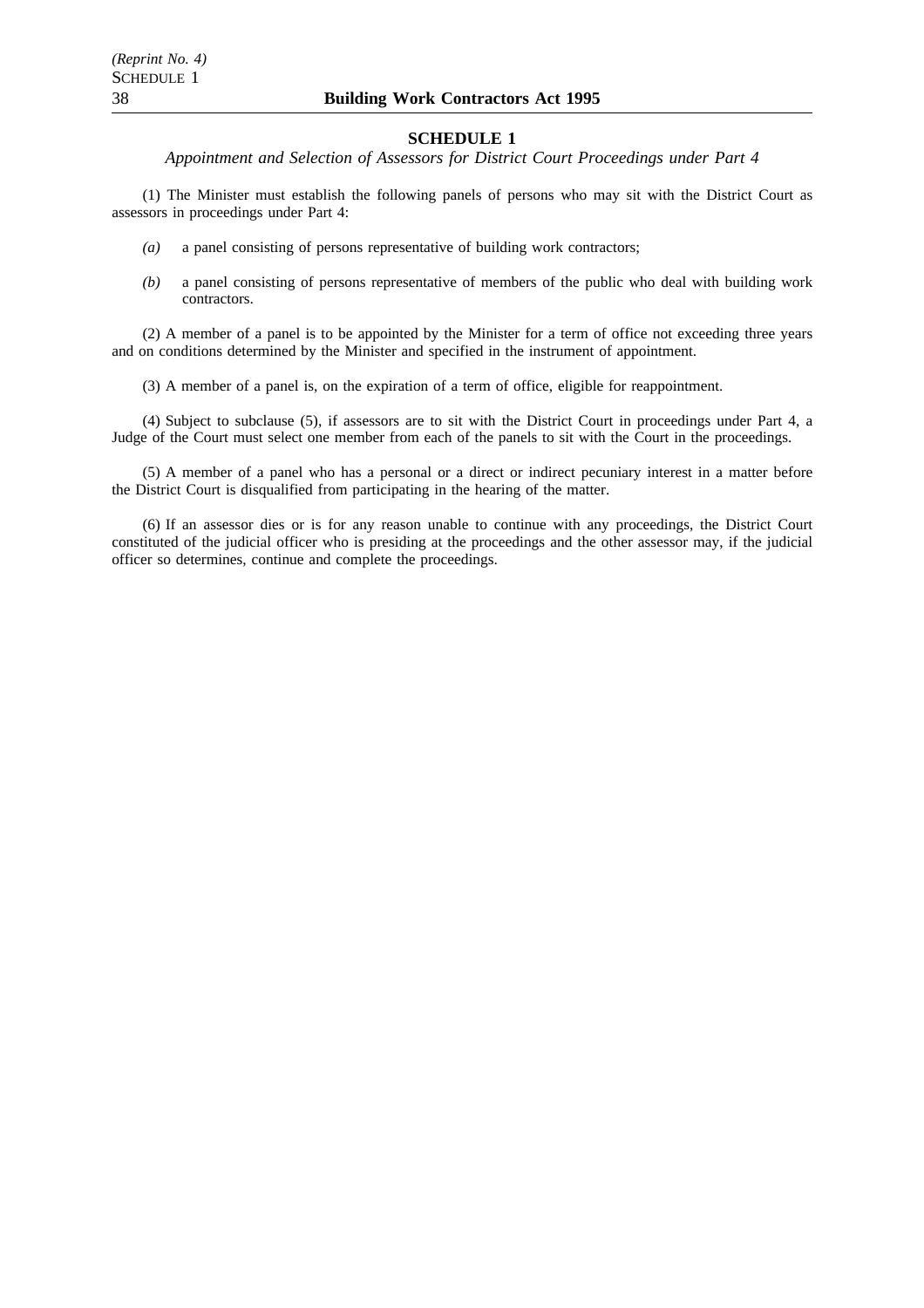## *Appointment and Selection of Assessors for Magistrates Court or District Court Proceedings under Part 5*

(1) The Minister must establish a panel of persons with expertise in building work who may sit with the Magistrates Court or District Court (Civil Division) as assessors in proceedings under Part 5.

(2) A member of the panel is to be appointed by the Minister for a term of office not exceeding three years and on conditions determined by the Minister and specified in the instrument of appointment.

(3) A member of the panel is, on the expiration of a term of office, eligible for reappointment.

(4) Subject to subclause (5), if assessors are to sit with the Magistrates Court or District Court (Civil Division) in proceedings under Part 5, a judicial officer of the Court must select two members from the panel to sit with the Court in the proceedings.

(5) A member of the panel who has a personal or a direct or indirect pecuniary interest in a matter before the Magistrates Court or District Court (Civil Division) is disqualified from participating in the hearing of the matter.

(6) If an assessor dies or is for any reason unable to continue with any proceedings, the Magistrates Court or District Court (Civil Division) constituted of the judicial officer who is presiding at the proceedings and the other assessor may, if the judicial officer so determines, continue and complete the proceedings.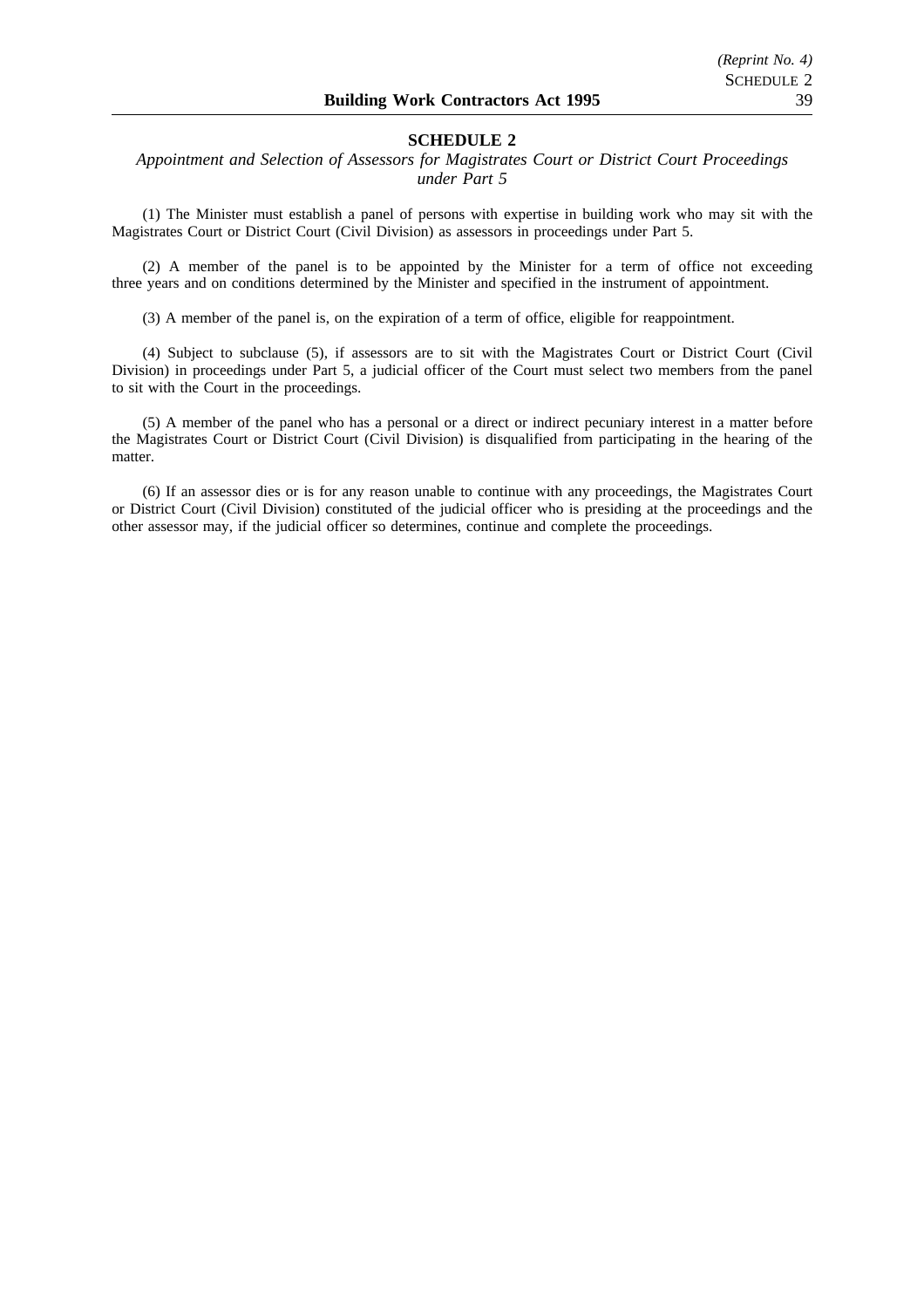*Repeal and Transitional Provisions*

#### **Repeal of Builders Licensing Act**

**1.** The *Builders Licensing Act 1986* is repealed.

#### **Transitional**

**2.** (1) Subject to this Act, a licence in force under the repealed Act immediately before the commencement of this clause continues in force as a licence subject to the same licence conditions (if any).

(2) Subject to this Act, registration in force under the repealed Act immediately before the commencement of this clause continues in force as registration subject to the same conditions of registration (if any).

(3) If a licence or registration in force under the repealed Act immediately before the commencement of this clause authorises the performance or supervision of building work within a specified trade only, the licence or registration will, for the purposes of this Act, be taken to be subject to conditions limiting the work that may be performed or supervised under the authority of the licence or registration to work within that trade (subject to variation or revocation of those conditions by the Commissioner under this Act).

(4) Subject to this Act, an exemption in force under section 14 of the repealed Act immediately before the commencement of this clause continues as a corresponding exemption by the Commissioner for the purposes of this Act subject to the same conditions of exemption (if any).

(5) Subject to this Act, approval of a registered building work supervisor in relation to a licensed builder's business in force under section 18 of the repealed Act immediately before the commencement of this clause continues as a corresponding approval by the Commissioner for the purposes of this Act.

(6) If an order or decision of the Commercial Tribunal is in force or continues to have effect under Part 4 of the repealed Act immediately before the commencement of this clause, the order or decision has effect as if it were an order of the District Court under Part 4 of this Act.

(6a) If a person—

- *(a)* who was disqualified from being licensed or registered under the repealed Act immediately before the commencement of this Act; and
- *(b)* who remains disqualified at the commencement of this subclause,

is employed or otherwise engaged in the business of a building work contractor during the period of that disqualification, both that person and the building work contractor are guilty of an offence.

Maximum penalty: \$5 000.

(6b) Subclause (6a) applies after its commencement, whether the contract of employment or other engagement was entered into before or after its commencement.

(7) The *Acts Interpretation Act 1915* applies, except to the extent of any inconsistency with the provisions of this schedule, to the repeal of the *Builders Licensing Act 1986*.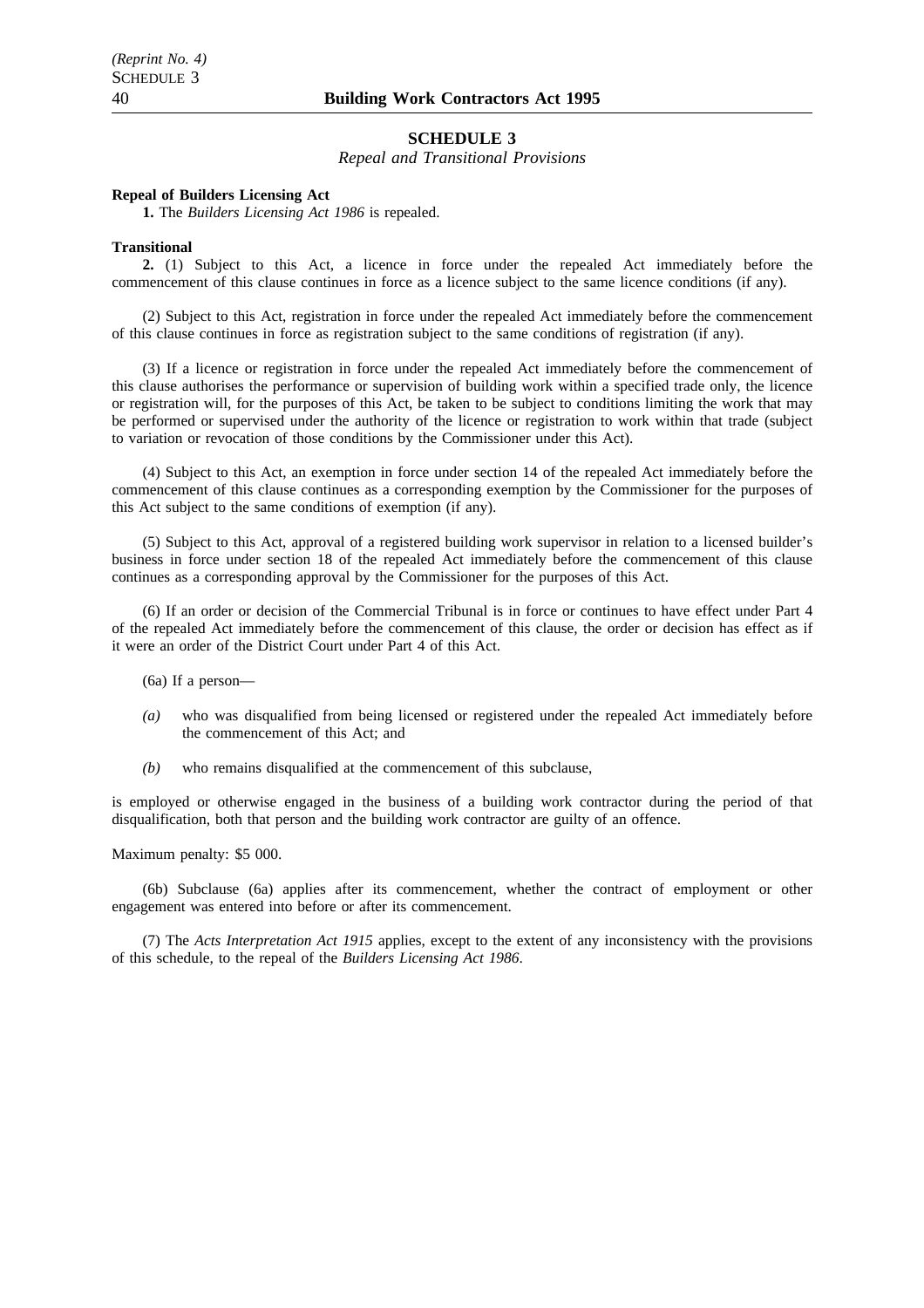#### *Consequential Amendments*

#### **Amendments to the District Court Act**

**1.** The *District Court Act 1991* is amended by striking out from section 20(4) "If an Act conferring a statutory jurisdiction on the Court in its Administrative and Disciplinary Division provides that the Court is to sit with assessors" and substituting "If under an Act conferring a jurisdiction on the Court in its Civil Division or its Administrative and Disciplinary Division the Court is to sit with assessors".

#### **Amendments to Magistrates Court Act**

**2.** The *Magistrates Court Act 1991* is amended—

- *(a)* by inserting after paragraph *(ba)* of the definition of "**minor statutory proceeding**" in section 3(1) the following paragraph:
	- *(bb)* an application under Part 5 of the *Building Work Contractors Act 1995*;;
- *(b)* by striking out from section 7B "If an Act conferring a jurisdiction on the Court in its Civil (Consumer and Business) Division provides that the Court is to sit with assessors" and substituting "If under an Act conferring a jurisdiction on the Court in its Civil (Consumer and Business) Division the Court is to sit with assessors";
- *(c)* by striking out paragraph *(b)* of section 10(1a) and substituting the following paragraphs:
	- *(b)* jurisdiction to hear and determine an application under Part 5 of the *Building Work Contractors Act 1995*; and
	- *(c)* any other jurisdiction conferred on that Division by statute.;
- *(d)* by inserting after subsection (1a) of section 10 the following subsection:

(1b) Nothing prevents the Court, in its Civil (Consumer and Business) Division (whether constituted of a judicial officer or officers or sitting with assessors), from exercising civil jurisdiction other than that referred to in subsection (1a) in order to promote the convenient disposal of proceedings by the hearing together of different causes of action or claims.;

*(e)* by inserting after section 10 the following sections:

#### **Minor civil actions**

**10A.** The jurisdiction of the Court to hear and determine minor civil actions is to be exercised—

- *(a)* subject to paragraph *(b)*, by the Civil (Minor Claims) Division;
- *(b)* in the case of minor civil actions falling within a statutory jurisdiction specifically assigned to the Civil (Consumer and Business) Division, by that Division.

## **Power to continue hearing as another Division**

**10B.** If proceedings commenced in one Division of the Court should have been commenced in another Division, the Court may, if it thinks fit, continue to hear and determine the proceedings as if it were sitting as that other Division and as if the proceedings had been commenced in that other Division.